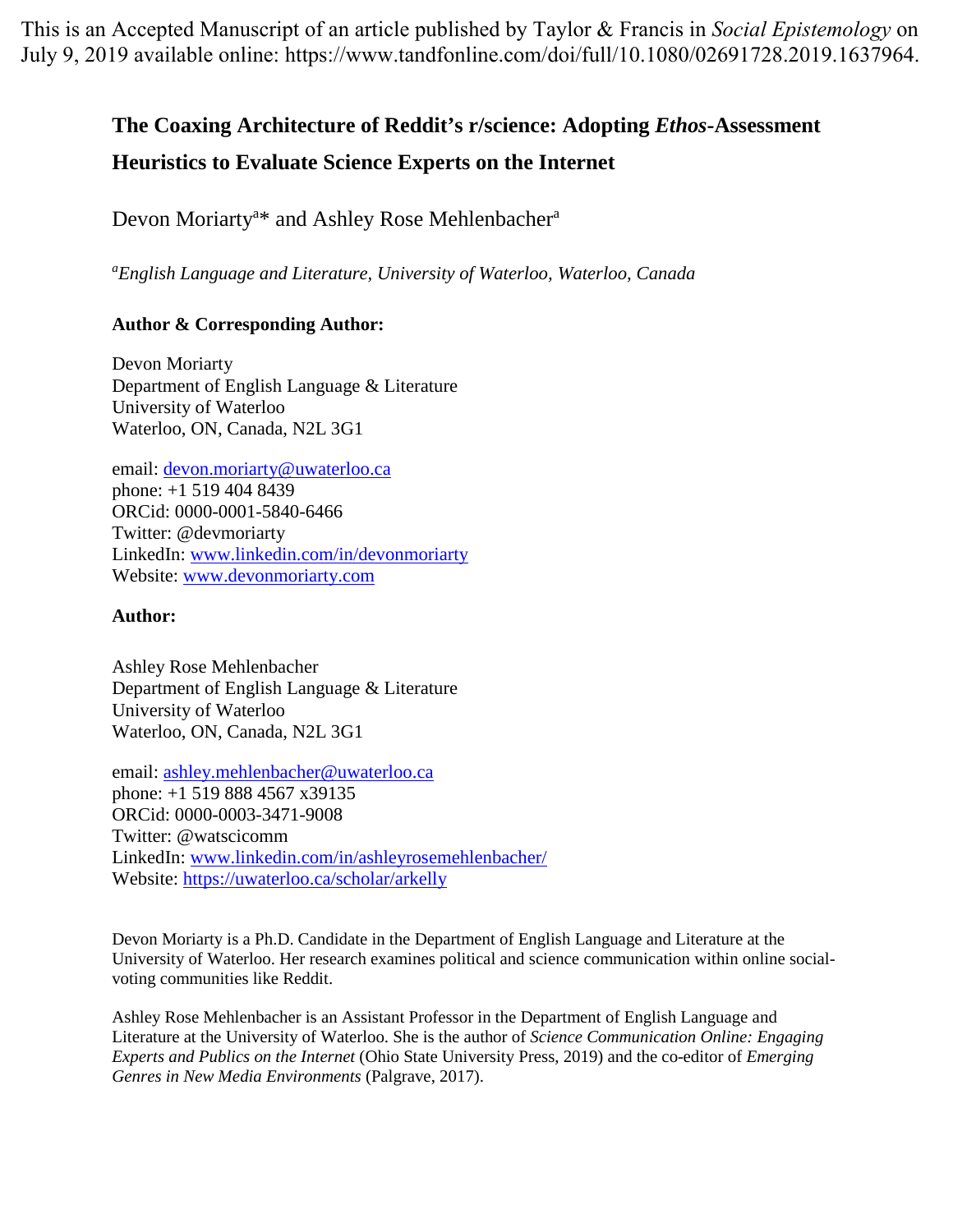#### **Acknowledgements**

This line is in appreciation of Tim Kenyon whose guidance was largely the catalyst for this work.

We would also like to thank the anonymous reviewers for their critical insights on earlier drafts of the

manuscript.

### **Funding Details**

This work was supported by the Social Science and Humanities Research Council of Canada under the

Insight Grant program and the Talent program; Ontario Ministry of Research, Innovation and Science

under the Early Researcher Award program.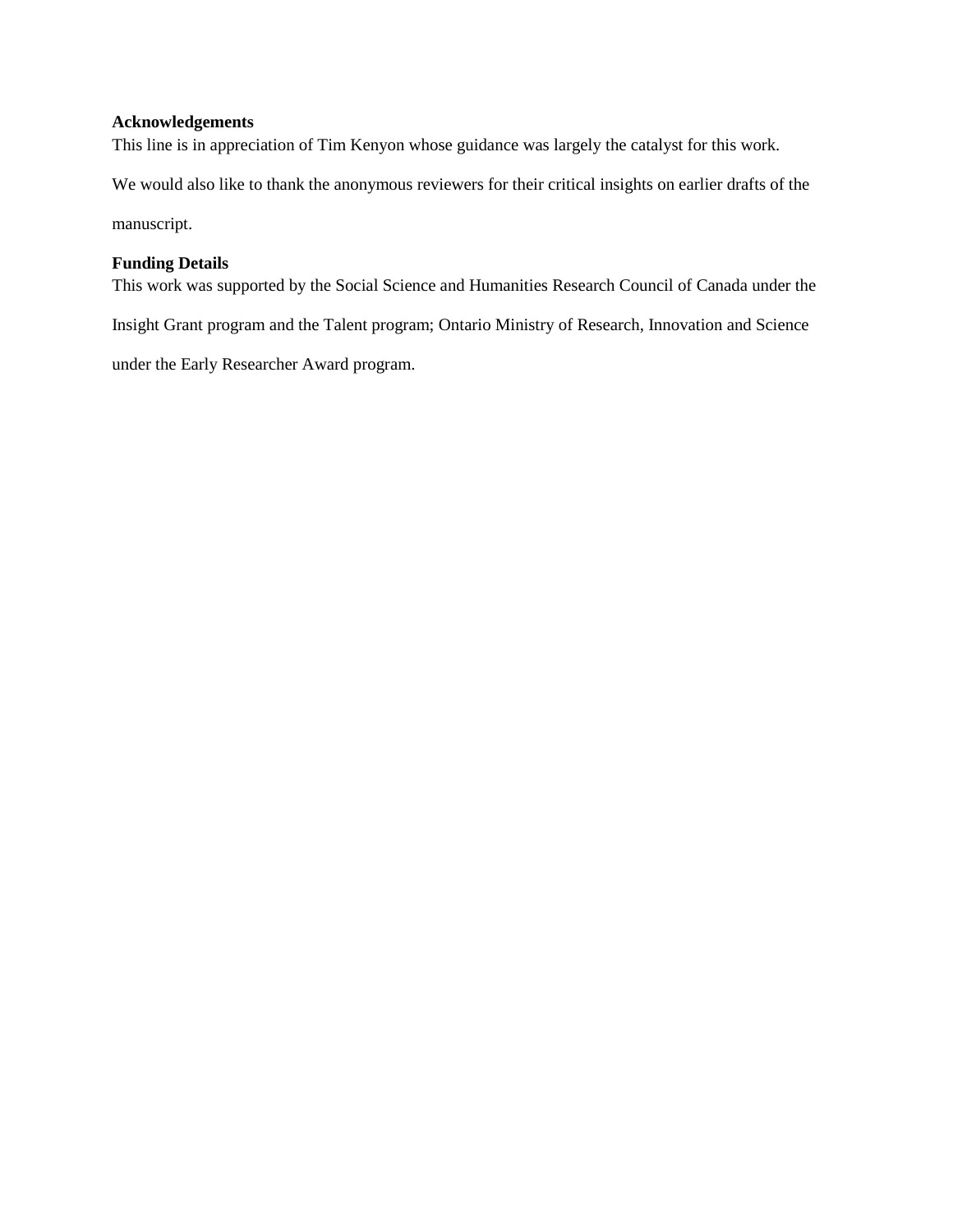# **The Coaxing Architecture of Reddit's r/science: Adopting** *Ethos***-Assessment Heuristics to Evaluate Science Experts on the Internet**

Concerned with how individuals assess scientific experts on the Internet, our research investigates the virtual r/science subreddit and their popular Ask-Me-Anything (AMA) series, where scientists engage with an audience for a question-and-answer forum focused on their research. We attend primarily to the Reddit architecture and social norms, examining their role in mediating *ethos* that is, the scientist's performance of expertise. We argue that r/science AMAs promote the adoption of simple *ethos*-assessment heuristics that enable participants, with little cognitive investment, to presume the trustworthiness and credibility of participating scientists and therefore defer to their expertise.

Keywords: cognitive heuristics; expertise; *ethos*; rhetoric of science

### **Introduction**

A functioning contemporary democracy is dependent upon expertise to support decision-making and policy-creation (Hartelius 2011b, 211; Holst and Molander 2017, 235). Scholars in various fields of science studies consider who is an expert, what makes an expert, how do non-experts assess the competence of experts, and, relatedly, when do individuals defer to the expertise of another (see, for instance, Collins [2014]; Fuller [2017]; Fuller and Collier [2004]; Jasanoff [2011]; Lyne & Howe [1990]; Maasen & Weingart [2005]). Scientific experts in particular, play a crucial role in contemporary culture as scientific research informs nearly every aspect of society, from public health and safety to economic prosperity. In this article we contribute to this area of inquiry by investigating how one assesses the *ethos* of a single scientist and, by extension, the research that they share with a broader public audience. We examine in particular how a single scientist might craft their credibility online with respect to what we call architectural affordances of a media. Put another way, we explore how the context for the scientist's communications online shape their reception. Understanding how *ethos* is established for individual scientists when they communicate with broader publics through online platforms is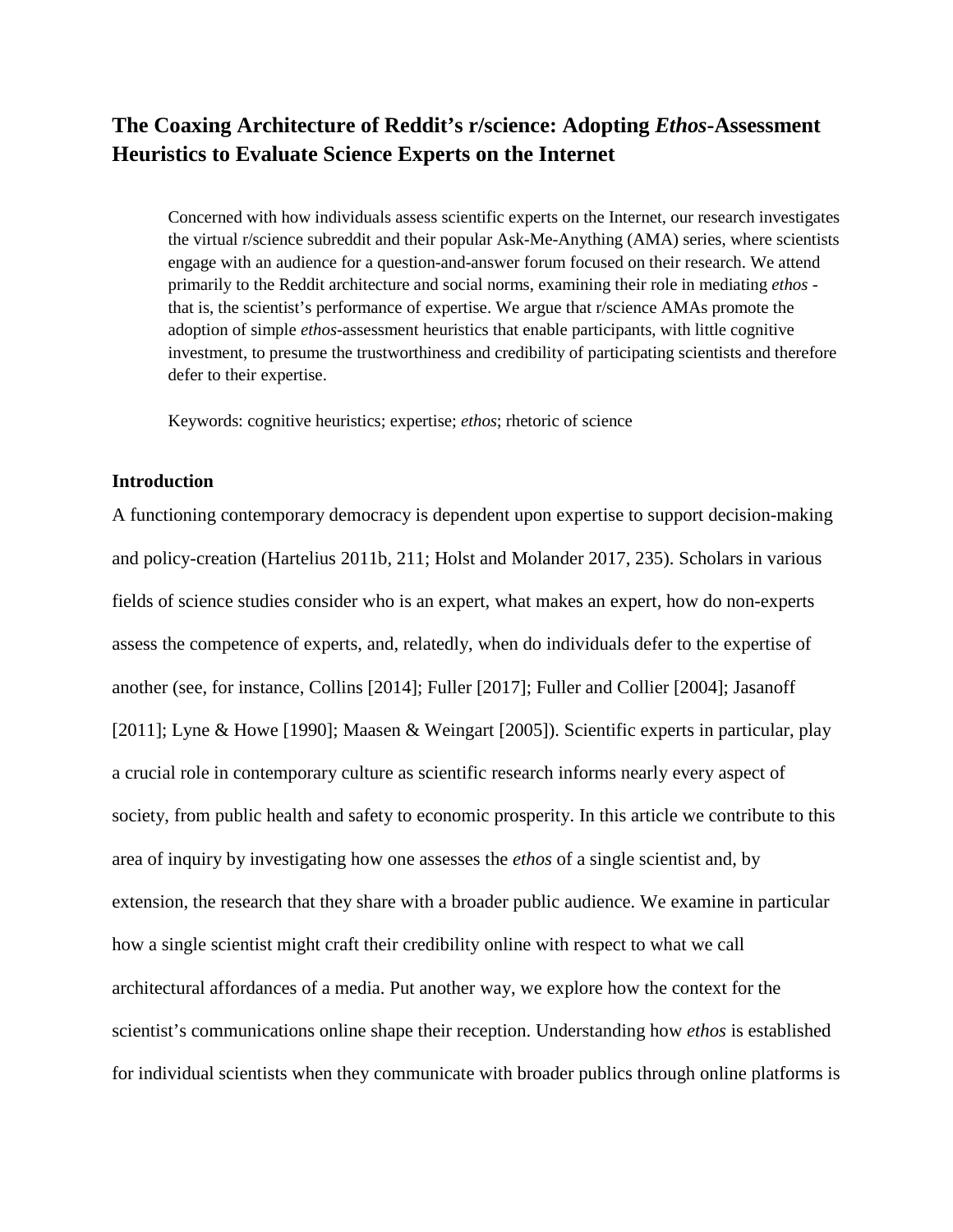important to understand as we increasingly see scientists taking to the web to share their research or advocate for science.

In this article, we examine an exemplary case of expert-public science communication online, namely the popular website Reddit.com's science subreddit, officially titled 'The New Reddit Journal of Science,' and more commonly referred to as 'r/science,' as a case study of how individual scientists work to establish credibility. Reddit's r/science offers novel opportunities for scientists to access a pre-established science community and for Internet-users to engage directly with scientists and their scientific research through the Ask-Me-Anything (AMA) series. The r/science AMA series is comprised of question-and-answer discussion forums where scientists introduce their research, and field questions from a participating public audience comprised of reddit-users (hereafter referred to as 'redditors'). The Reddit platform also invites the assessment of experts, coaxing many audiences to use different means of evaluating the expertise of a scientist through a systematic assessment of their *ethos*. The moderating screening processes, assignment of flair, use of hyperlinks, adherence to discursive norms, voting affordances and associated ranking algorithms, post points, and karma scores are all dependent on multiple participants feeding information into the Reddit architecture which then coaxes redditors to adopt *ethos*-assessment heuristics based largely on aggregate information. A scientist's *ethos*, as it operates in r/science, draws on an incredibly sophisticated and complex network of information and interactions but represents these complexities with simplistic numerical and visual signals of *ethotic* qualities including credibility, reputation, and trustworthiness, that allow redditors to use shortcuts to validate both epistemic and social trust, thereby reducing effortful evaluation of a scientists' expertise by any one redditor. Reliance on these *ethos*-assessment heuristics makes it easy for redditors to make snap-judgements about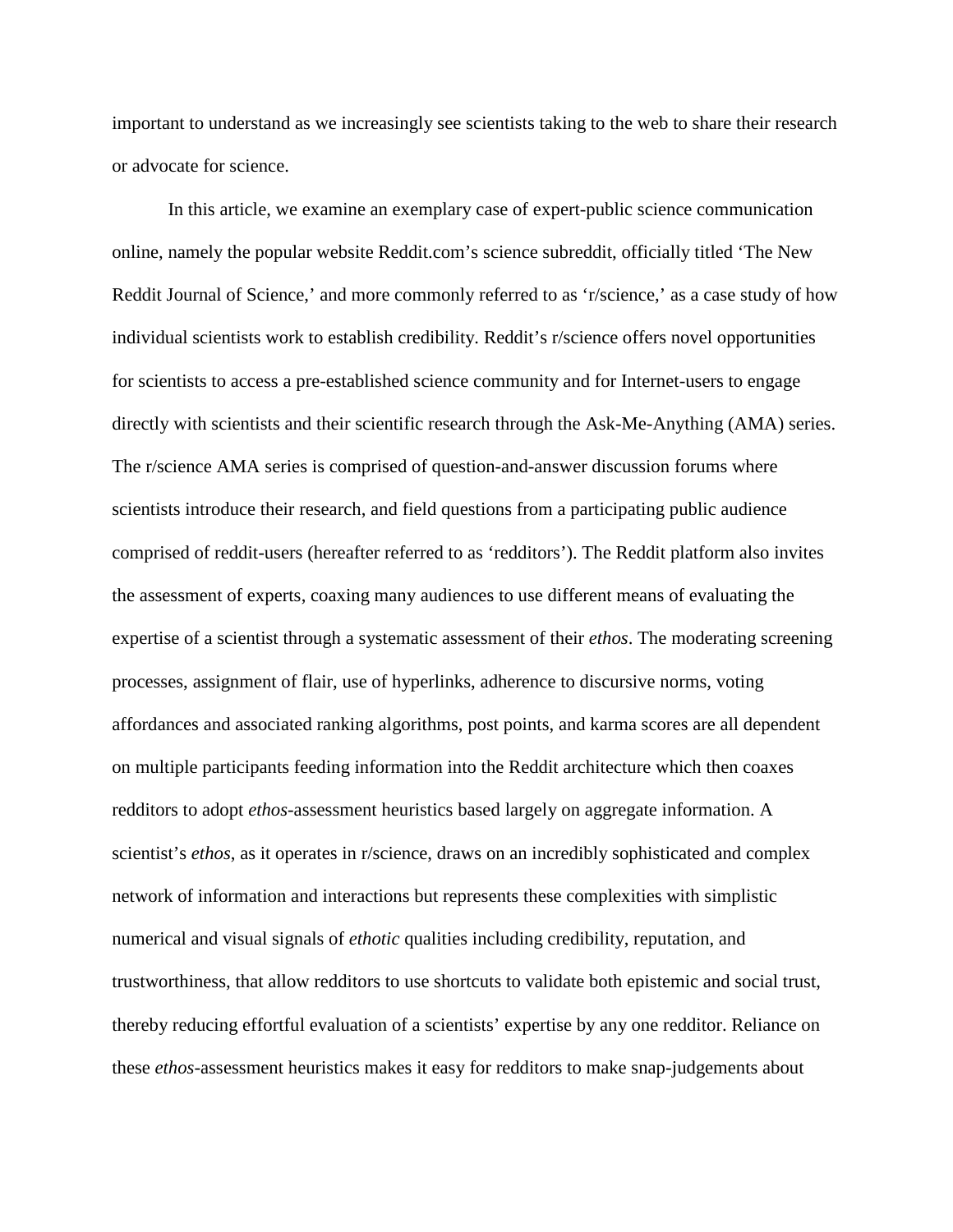whether a participating scientist is an expert, enabling them to instead invest their cognitive resources into comprehending the scientific discussions and arguments found in the AMA. Additionally, as we move further into the Reputation Age, intellectual deference becomes a fundamental mechanism for acquiring new beliefs, and since *ethos* is arguably the most powerful means of acquiring epistemologically sound justification for beliefs, efficient and effective *ethos*assessment heuristics become a profitable and reliable way to determine if someone is a scientific expert worthy of epistemic deference.

In this article, we ask: how are *ethos*-assessment heuristics built into Reddit's architectural affordances, and how are these heuristics are employed by redditors, and more specifically, the r/science moderators and public audience? Such heuristics, we argue, compress complex information about expertise into simple cues that allow redditors to quickly make sophisticated assessments about whether they are a recognized expert within the domain of Reddit. We first begin with a discussion of *ethos* and its relationship with expertise, then give consideration to cognitive heuristics<sup>[1](#page-4-0)</sup> in the so-called 'reputation-age' made possible by the Internet. We then describe r/science before examining how this subreddit encourages different Reddit audiences utilize different *ethos*-assessment heuristics that make use of Reddit-specific affordances and actions.

#### **Literature Review of** *Ethos***, Expertise, and Associated Characteristics**

We begin with the premise that how one *conveys* their expertise is rhetorically constructed (Lyne and Howe 1990). Such constructions can be understood through the rhetorical concept of *ethos,*  which provides a helpful framework for analyzing expertise because, as Miller notes, 'reliance

<span id="page-4-0"></span> $<sup>1</sup>$  All heuristics are cognitive, and thus 'cognitive heuristics' is often simplified to 'heuristics'; in the cognitive science</sup> literature these terms are interchangeable and refer to the same concept (Metzger et al., 2010, 436).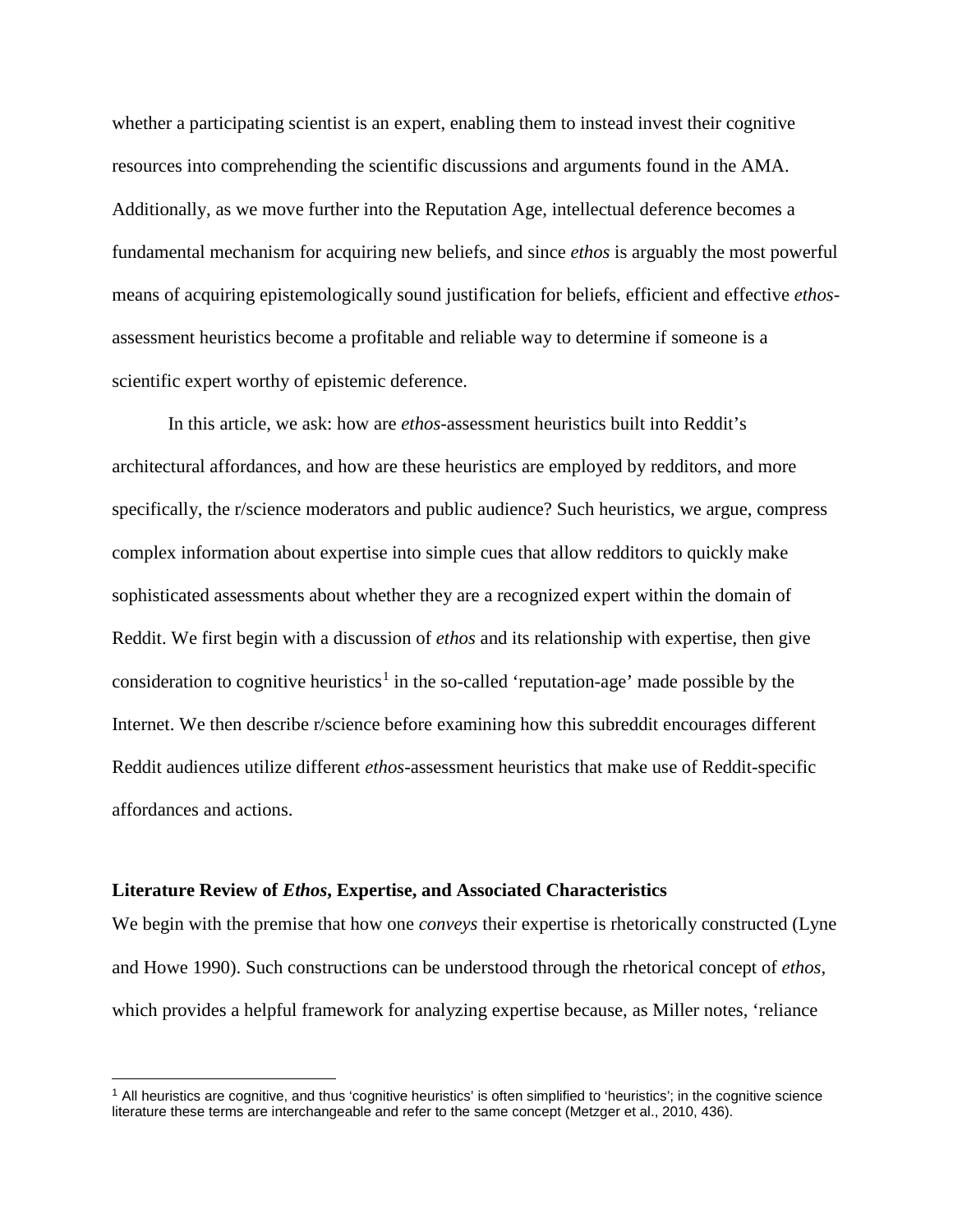on expertise is an argument from authority, and thus, in rhetorical terms, a signal that *ethos* is an important mode of appeal' (2003, 168). Aristotle's *Rhetoric* provides a useful way into thinking about questions of expertise, and the characteristics that it is aligned with (including credibility, reputation, and trust) through a tripartite theory of proofs that demands that a speaker appeal to *logos* (sound reasoning), *ethos* (character), and *pathos* (emotions) in order to persuade an audience. In this tradition, *ethos* refers to the ethical character of a speaker that makes us think of her, and by extension the content of her speech, as credible, and is devised of three components: practical wisdom or intelligence from experience (*phronesis*), strong moral character and trustworthiness (*arête*)*,* and goodwill towards the audience (*eunoia*) (2007, 112). A rhetorical perspective on the complex concept of expertise is not limited to *ethos,* as even Aristotle recognized that one must use inartistic proofs (evidence that is not created by the rhetor/speaker) alongside other artistic proofs like *pathos* and *logos* to persuade an audience. Inartistic proofs include the technical substance of one's expert knowledge that is not created by an expert in their role as rhetor, and, because publics normally lack the technical knowledge to assess expertise on those grounds, they often rely on other means to determine one's expert status. It is how this role of the expert is performed, and how experts package up and present expert knowledge to persuade publics of their expert status that is our concern here. Aristotle observed that, in the absence of other forms of evidence, the *ethos* that a rhetor invents is the most authoritative form of persuasion (2007, 39). Thus, *ethos* is but one profitable way to investigate the rhetoric of expertise because '[e]xpert knowledge requires expert performance' (Hartelius 2011a 10); or as Collins argues, 'when it comes to professional expertise, it is not what you know but what others *think* you know that counts' (2014, 45, our emphasis). Hartelius further argues that the 'rhetorical success of expertise is intimately connected to *phronēsis, eunoia, and aretē,* which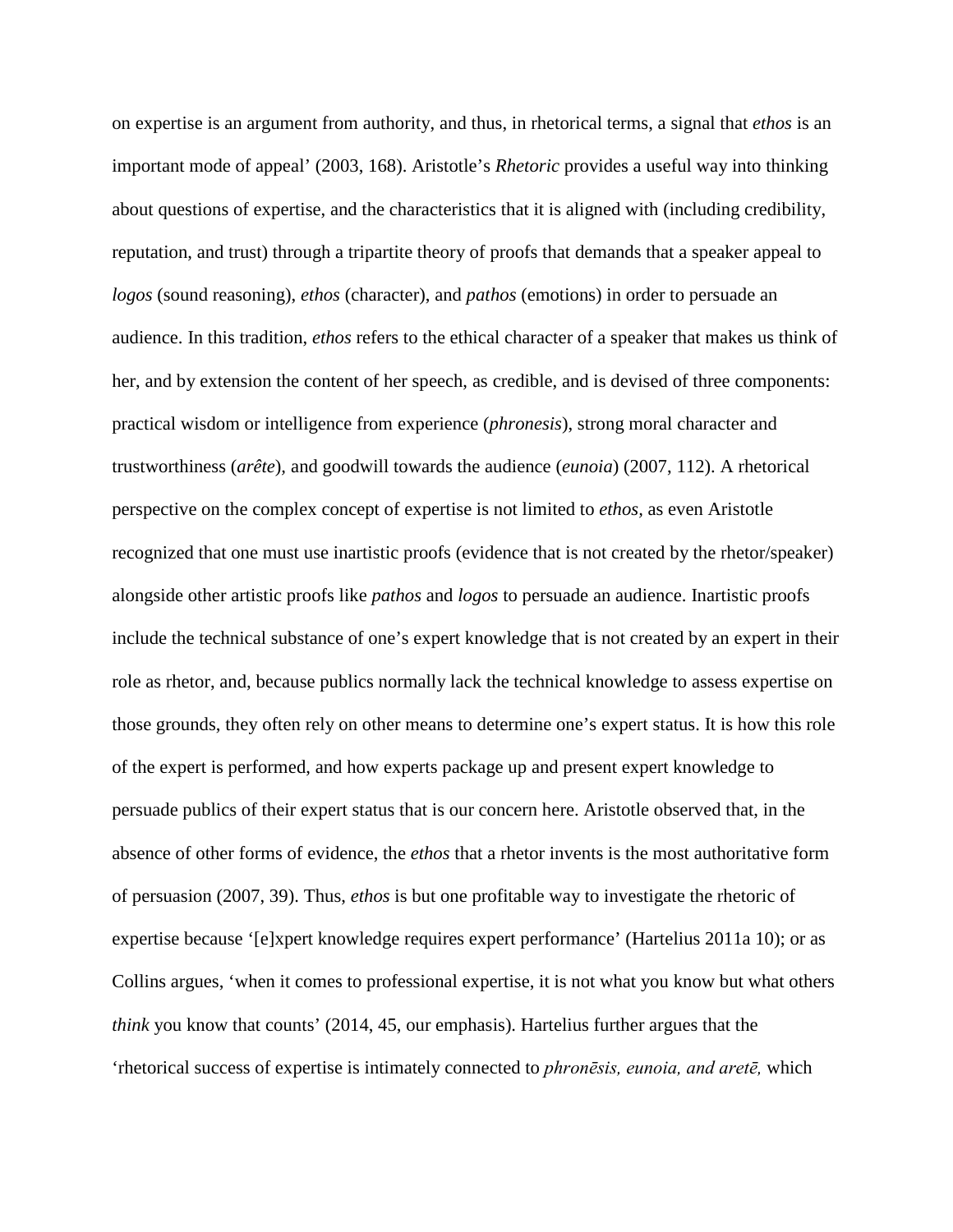are, in turn, intimately connected to one another; without those *ethos*-grounded qualities, experts cannot function' (2011a, 13). This is to say that those forms of knowledge we might describe as inartistic expert knowledges are important, but normally ineffective without the associated behaviours that allow one to comport them self and then operate as an expert. Although *ethos* is not equivalent to expertise, expertise, and therefore the qualities we associate with experts, do rely upon *ethotic* constructions as experts must navigate in social-discursive realities. Such a claim, echoing Aristotelian thought, is also consistent with theories outside the field of rhetorical studies. Consider John Hardwig's landmark 'The Role of Trust in Knowledge,' where he places a similar emphasis on *ethos* as a default mode of persuasion, arguing that 'trust is often epistemologically even more basic than empirical data or logical arguments: the data and the argument are available only through trust' (Hardwig 1991, 694). Approaches within the rhetoric and philosophy of science continue to examine *ethos* in varying discourse using terms like 'trustworthiness' and 'reputation,' suggesting Aristotle's *ethos* was as relevant to the Athenian *demos* out of which it was borne, as it is to the democratic modernity in which we are situated. This rhetorical framework then, provides a durable and rich means of investigating the construction and function of expert status. Indeed, for contemporary society which is more dependent than ever on specialized knowledge for technological and scientific advancement, deference to expertise, and therefore assessments of *ethos* are the *prima facie* tool for managing the otherwise overwhelming and often uncontextualized flow of information made possible by the Internet.

Two forms of deference to expertise are particularly notable for our concerns here: accredited and recognized. Accredited expertise requires institutional endorsement, say for example, a PhD in marine biology to speak on declining whale populations, while recognized expertise can be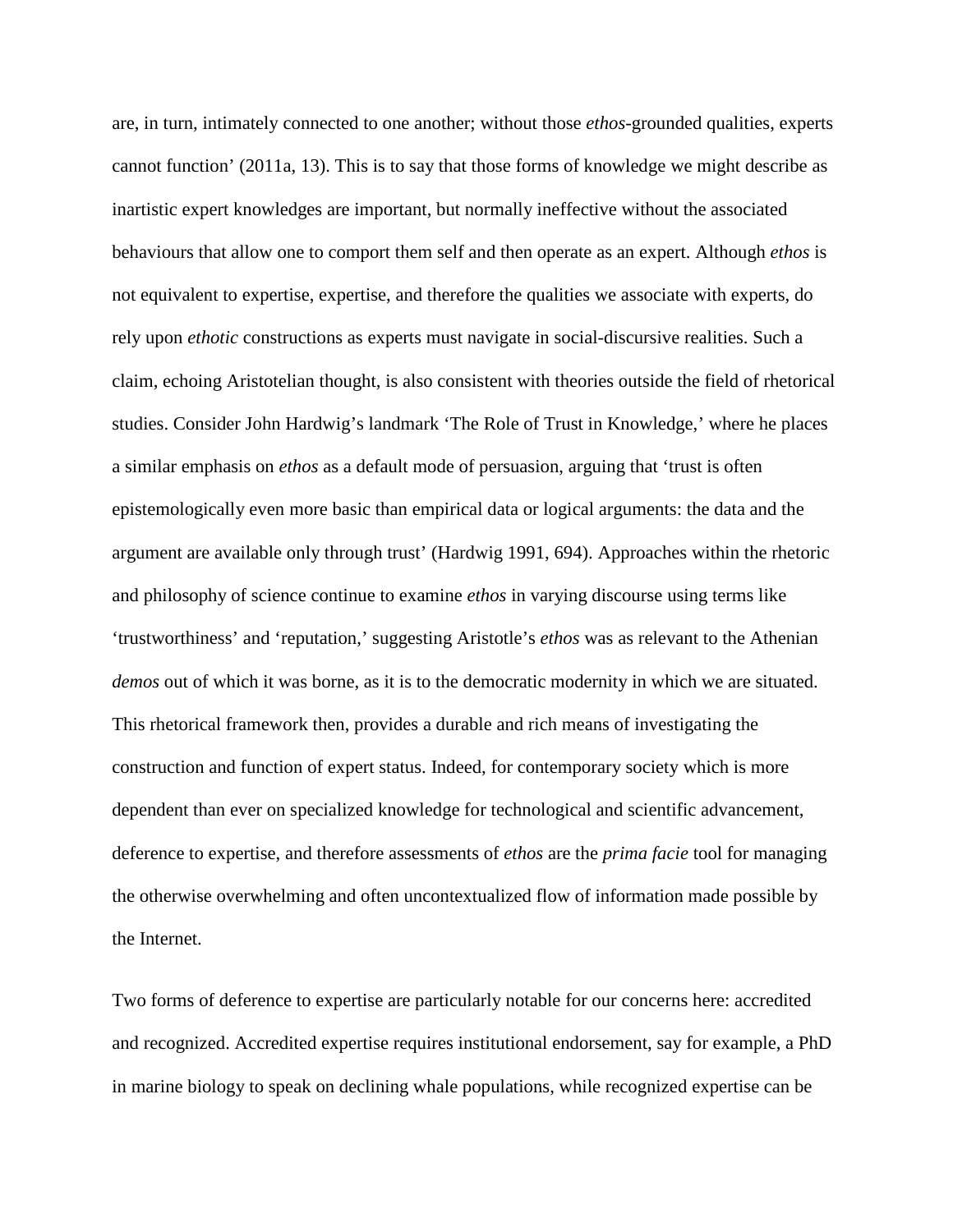acquired in a variety of ways and is, therefore, more complex (Dentith 2018). Dentith elaborates that 'when we theorise [about specific claims] in the sciences we are engaging in a process attached to (although not necessarily occurring in) certain scientific institutions' (2018, 199). While Fuller is pessimistic in his observation that our current epistemic climate is 'breeding a culture of intellectual deference' (2017, 577), we recognize that in a world where one cannot become an expert in every field - especially in the technical realm of science - deference is a necessity. As Hardwig, in making an argument for the value of trust and deference in scientific communities states, 'finite minds can know many things only through epistemic cooperation' (1991, 707). Unlike Hardwig we are not here concerned with how experts judge other experts when collaborating, but recognizing that even the most brilliant scientist must defer to other scientists is a synecdochal demonstration of the need for members of broader publics to use *ethos*  as a filtering mechanism when determining whether to recognize the expert performance, and therefore the expertise of another. With this in mind, we look to how heuristics are used to govern credibility assessments of individuals, particularly when individuals make these assessments on the Internet, with sites that oft persuade them to pay attention to aggregate indicators of *ethos*.

The popular *Rotten Tomatoes* website does well to illustrate how heuristics on the web are deployed in the everyday activity of selecting a film to watch. The site aggregates reviews from both critics and general audience members and gives an approval percentage from each group paired with a graphic that summarizes those reviews, ranging from a tomato splat to indicate a majority of negative reviews to the esteemed 'certified fresh' tomato reserved for films with consistently positive reviews. The aggregation and representation of broad swaths of data is key here and is but one of the ways in which users employ heuristics to navigate information in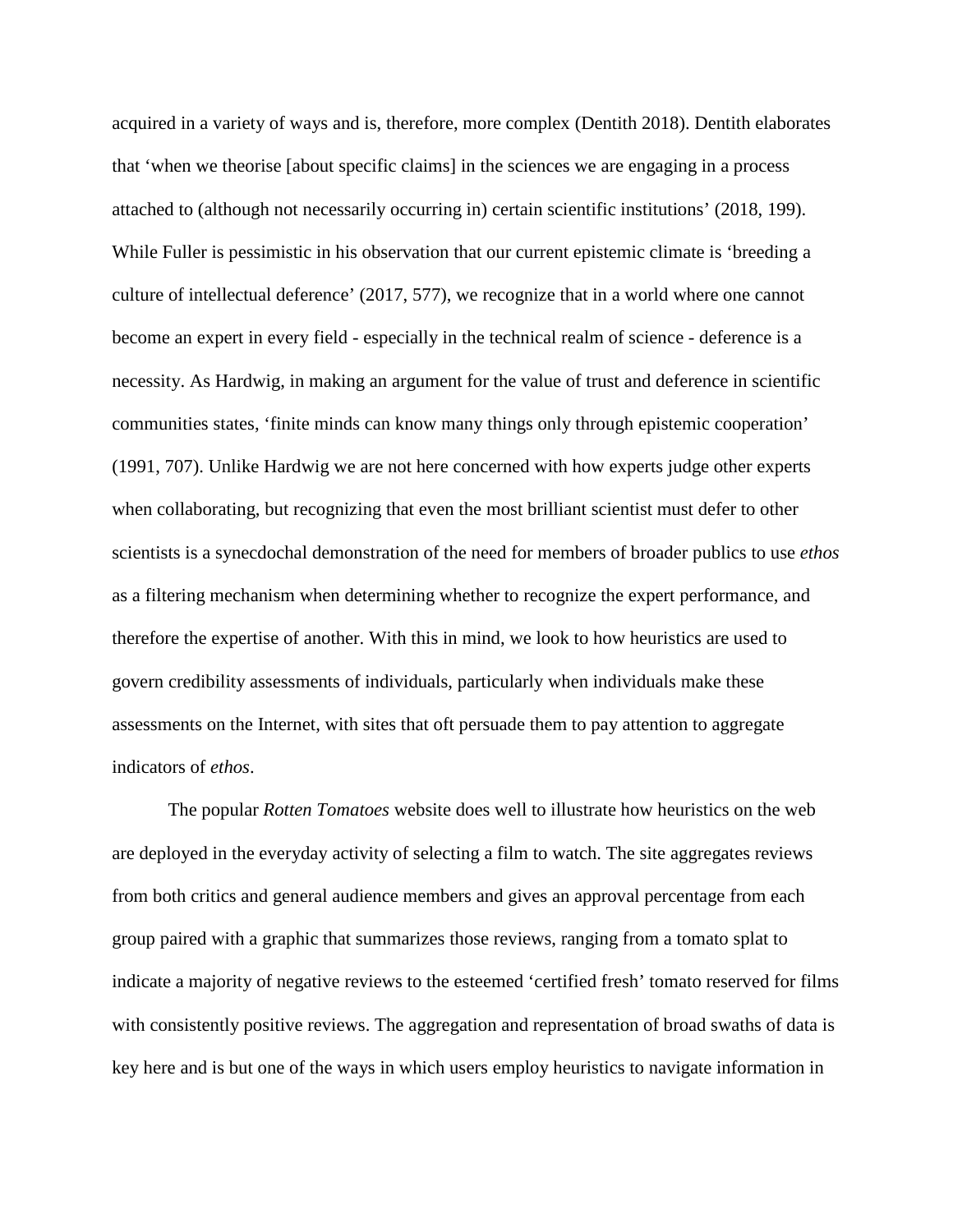online environments. Metzger and Flanagin note the challenge of assessing credibility online, saying 'Internet information consumers likely cope with the perceived costs of information search and overload by using strategies that *minimize* their cognitive effort and time, through the use of *cognitive heuristics,*' which they understand to be 'information-processing strategies' that use 'mental short cuts' (2013, 214). Similarly, in discussing heuristics Taraborelli suggests that cognitively efficient epistemic deference by web users relies 'on simple, effortless and automatic strategies over more costly processes' (2008, 200). With the necessary adoption of these cognitive heuristics to sort an otherwise overwhelming amount of information, Origgi claims that society is making the transition from the Information Age to a 'Reputation Age' (2012a, 40). 'Likes,' 'retweets,' rankings, and ratings have become the new currency of credibility allowing users, the argument follows, to defer to collective intelligence that is more 'sophisticated and precise than. . . a single expert mind' (Origgi 2012a, 38). We now turn to a case where such markers are used to assess the credibility of scientific experts online by way of heuristics, and more specifically, heuristics that speak to the *ethos* of said experts.

## **Discussion: Reddit's r/Science AMAs**

Reddit is a social sharing and social voting website, with over 260 million unique visitors each month ('Reddit Users' 2018). On the site, all content can be up or down voted, which affects how prominently a link or comment will be featured (see: Ovadia 2015, 37). The site is composed of various topical communities called 'subreddits,' which appeal to a wide range of interests (e.g., r/worldnews, r/todayilearned), and among these is the popular r/science, with over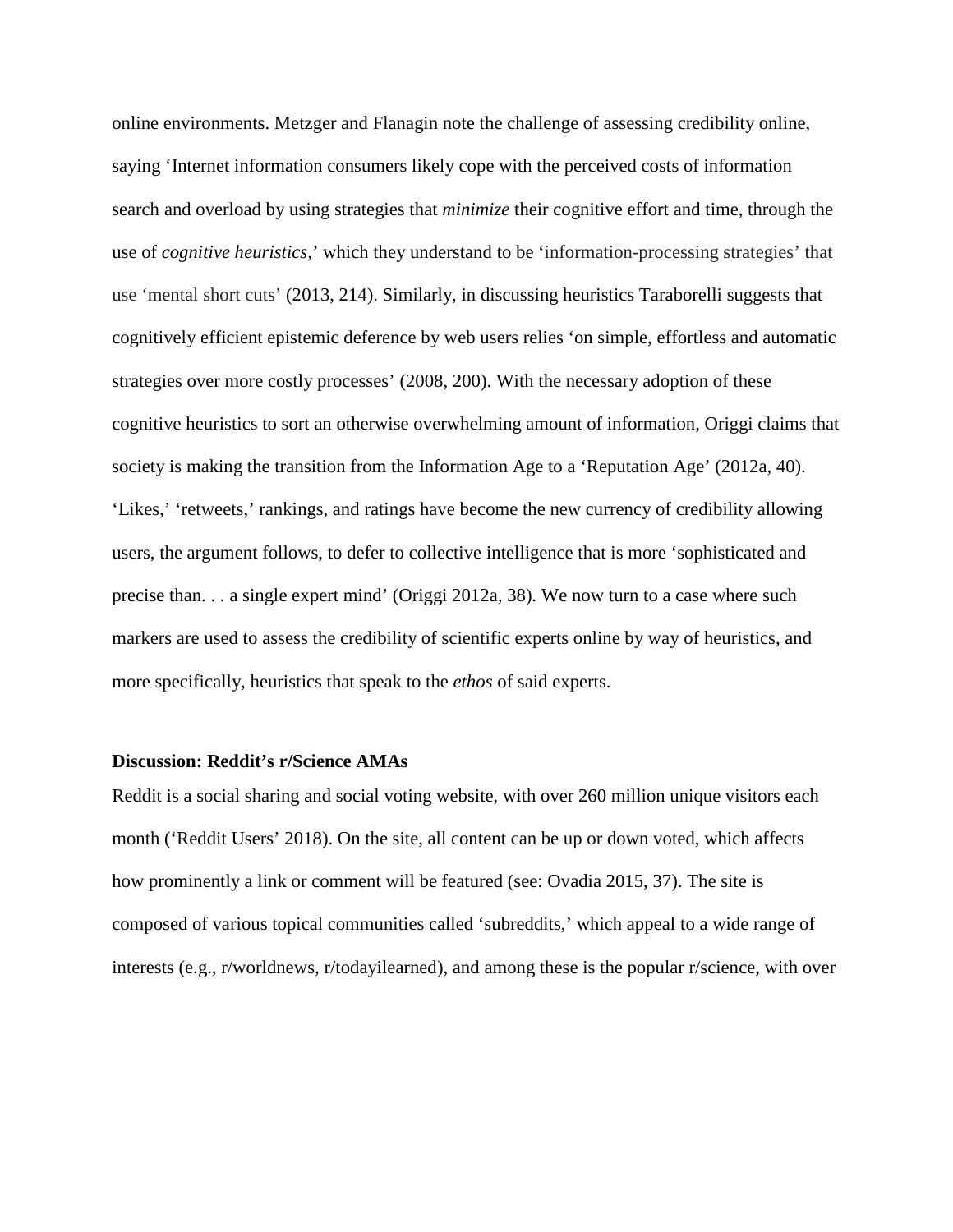21 million subscribers ('Tracking the top 5,000 subreddits' n.d.).



#### *Figure 1*

[Figure 1 about here; caption: 'Screen capture of the r/science page, featuring a list of links to science-focused newsworthy items, and also menu items for navigation within the subreddit as well as to other subreddits. Notable features also include the subreddit title *The New Reddit Journal of Science*, and also tags indicating different disciplinary foci and flair indicating verified disciplinary expertise.']

Users of r/science share stories about science (see Figure 1), ask questions, and, until recently, were able to directly interact with working scientists through a popular 'Ask Me Anything'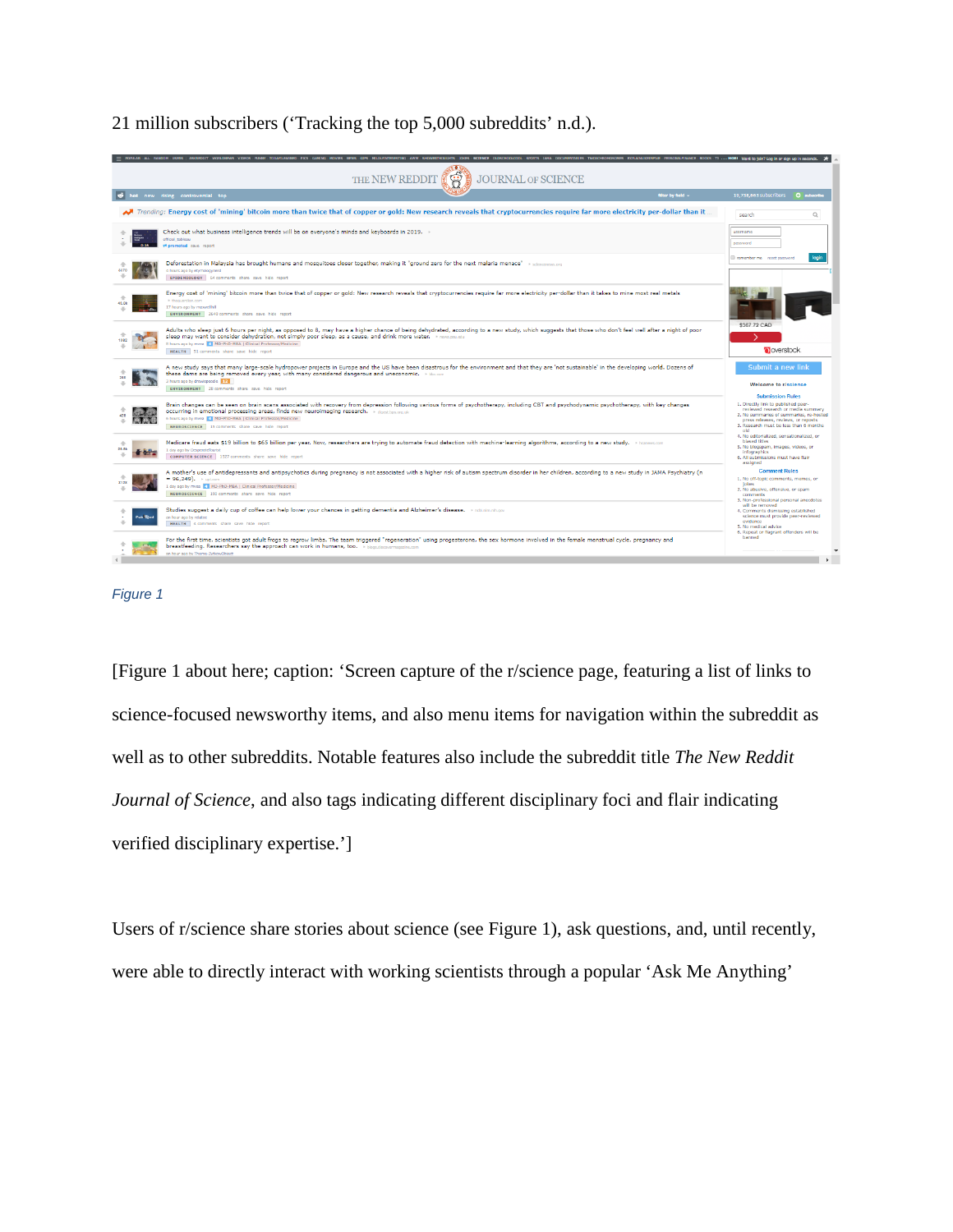$(AMA)$  question-and-answer forum.<sup>[2](#page-10-0)</sup> Reddit's goal in hosting the r/science AMAs is to 'encourage discussion and facilitate outreach while helping to bridge the gap between practicing scientists and the general public' ('Science AMA Series' n.d.), and has become a popular forum for the public engagement with science experts that relies on participatory audience engagement through comment contributions and voting<sup>[3](#page-10-1)</sup>. AMAs have attracted hosts such as the late physicist Stephen Hawking and geneticist Francis Collins, and have consistently recruited established scholars willing to host AMAs to discuss their research<sup>[4](#page-10-2)</sup>; during its peak, the science subreddit 'was hosting an AMA almost daily, with the most popular posts gaining tens of thousands of upvotes' (Tracy 2018). Indeed, participation by established researchers carries its own suasive *ethos* through what Origgi terms the 'leaking of reputation' (Origgi 2012b, 410). Scientists hosting AMAs benefit from the leaky *ethos* of all those scientists who come before them. Scientists participation, paired with a highly engaged audience that actively participates in these public forums, makes these AMAs one of Reddit's more noteworthy achievements. The AMA series is an attractive forum for scientists to share their research because it taps into the largest pre-existing science community on the web (Tracy 2018) while the moderation team addresses scientist's worries regarding conversations derailing or messaging getting lost by moderating the AMA (Jones et al. 2019, 9). Thus, r/science presents a unique opportunity for scholars to attend

<span id="page-10-0"></span><sup>&</sup>lt;sup>2</sup> Regrettably, the r/science AMA series was cancelled in May 2018, largely, it is contended, due to changes in ranking algorithms and the prohibition of post manipulation by moderators that resulted in 'AMA visibility drop[ping] off a cliff' (nallen 2018). 'How Reddit killed one of its most popular AMAs' documents the public disagreement between Reddit CEO Steve Huffman and head moderator for r/science, Nathan Allen, and the decision to cancel the AMA series. Both, however, express hope that the r/science AMAs will return (Tracy 2018).

<span id="page-10-1"></span><sup>3</sup> Notable is that r/science itself does not typically employ the 'dialogue model' that emphasizes 'bidirectional communication between [. . .] active scientists producing research, and a lay public engaging with information about that research' except for in the form of the AMA series (Jones et al., 2019, 9). Indeed, r/science is not simply a 'lay audience,' but a diverse public comprised of credentialed and uncredentialed science experts alongside enthusiasts and non-experts. Users of r/science may apply for 'verified flair' which means one has to prove to r/science moderators that they are an expert in their scientific area, and redditors with verified flair are asked 'to limit their conversations mostly to their areas of expertise' (Jones et al. 2019, 9).

<span id="page-10-2"></span><sup>4</sup> Another testament to the success of this series is r/science's partnership with the Public Library of Science to host an AMA weekly titled 'PLOS Science Wednesday,' featuring PLOS authors (see: 'Complete Schedule and Archive of PLOS /R/Science AMAs.')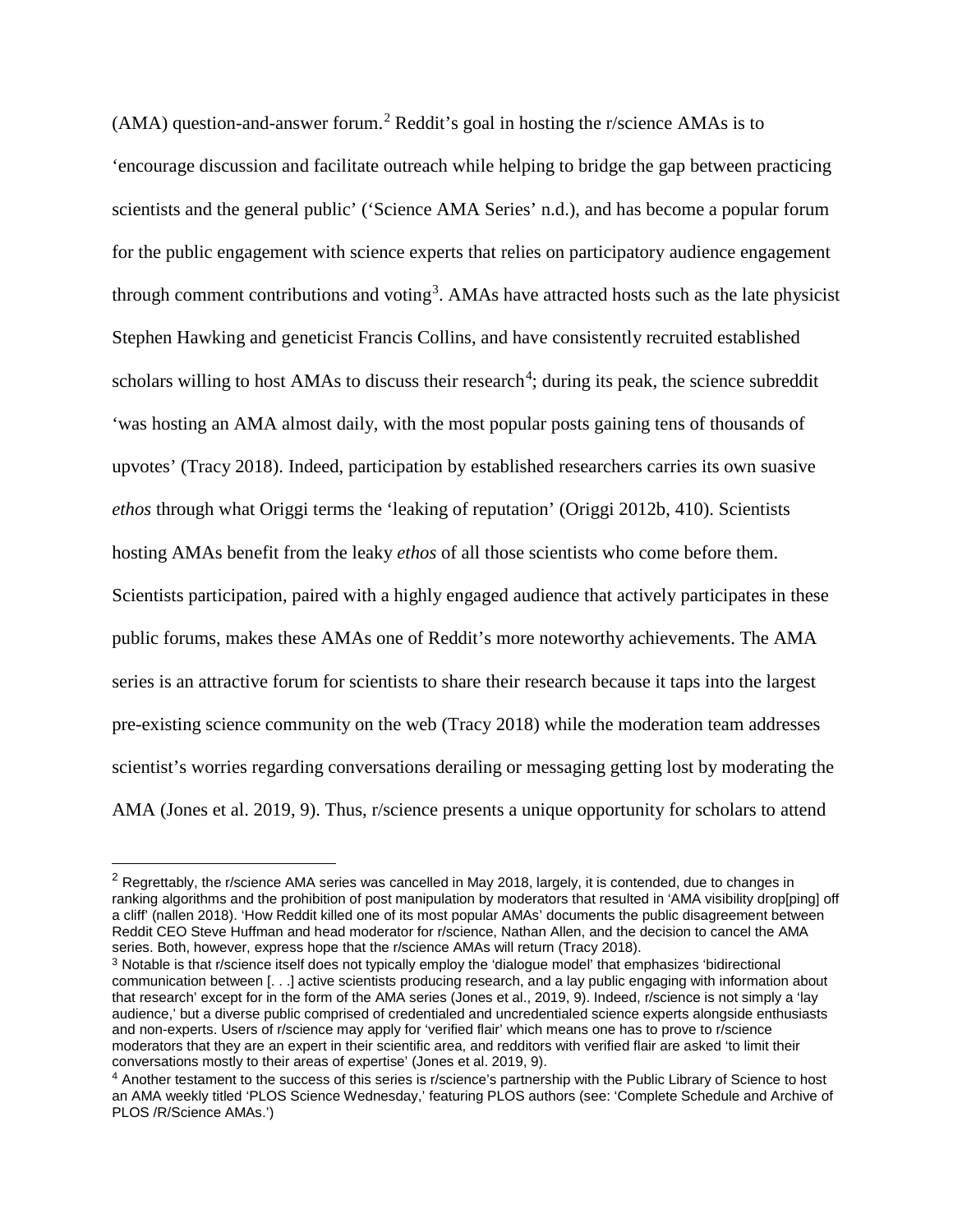to the actors and agents that are operating in these AMAs to consider what kind of cognitive heuristics redditor's are being coaxed into adopting to assess the expertise of scientists on the Internet.

The 'Science AMA Series Submission Guide' (n.d.) details the steps involved in the execution of an r/science AMA, and gives an overview of the application, scheduling, and execution processes involved in an AMA. The guide explains the application process that involves scientist's meeting particular eligibility criteria and being reviewed by moderators. It also describes what successful AMA applicants (now, the OP) can expect, describing how the moderation team schedules and promotes the event, specifying when redditors can pose questions, and explaining that during the actual AMA itself, the OP can answer questions for as long as they'd like (although the guide recommends 'roughly two hours' [3]).

The Reddit platform, r/science, and AMA vetting processes lend the host considerable credibility. Halloran (1982) suggests that *ethos* may have a collective meaning if applied to a group or culture (62), and r/science's scholar-esque official name, *The New Reddit Journal of Science*, (see Figure 1) borrows the form of traditional academic journal titles to suggest that the subreddit imparts credibility as do scholarly journals. Additionally, in their discussion of the 'reputation heuristic,' Metzger and Flanagin observe that 'when choosing between sources, people are likely to believe a source whose name they recognize as more credible compared to an unfamiliar source, even with little inspection of the actual content of the site or source credentials' (2013, 214). For those, then, familiar with Reddit as a whole, the subreddit serves as an already familiar community, a community in which AMA hosts are participating. While the title of the subreddit imitates the linguistic form of a familiar academic journal, the 'Science AMA Series Submission Guide' further corroborates the perception of r/science as an academic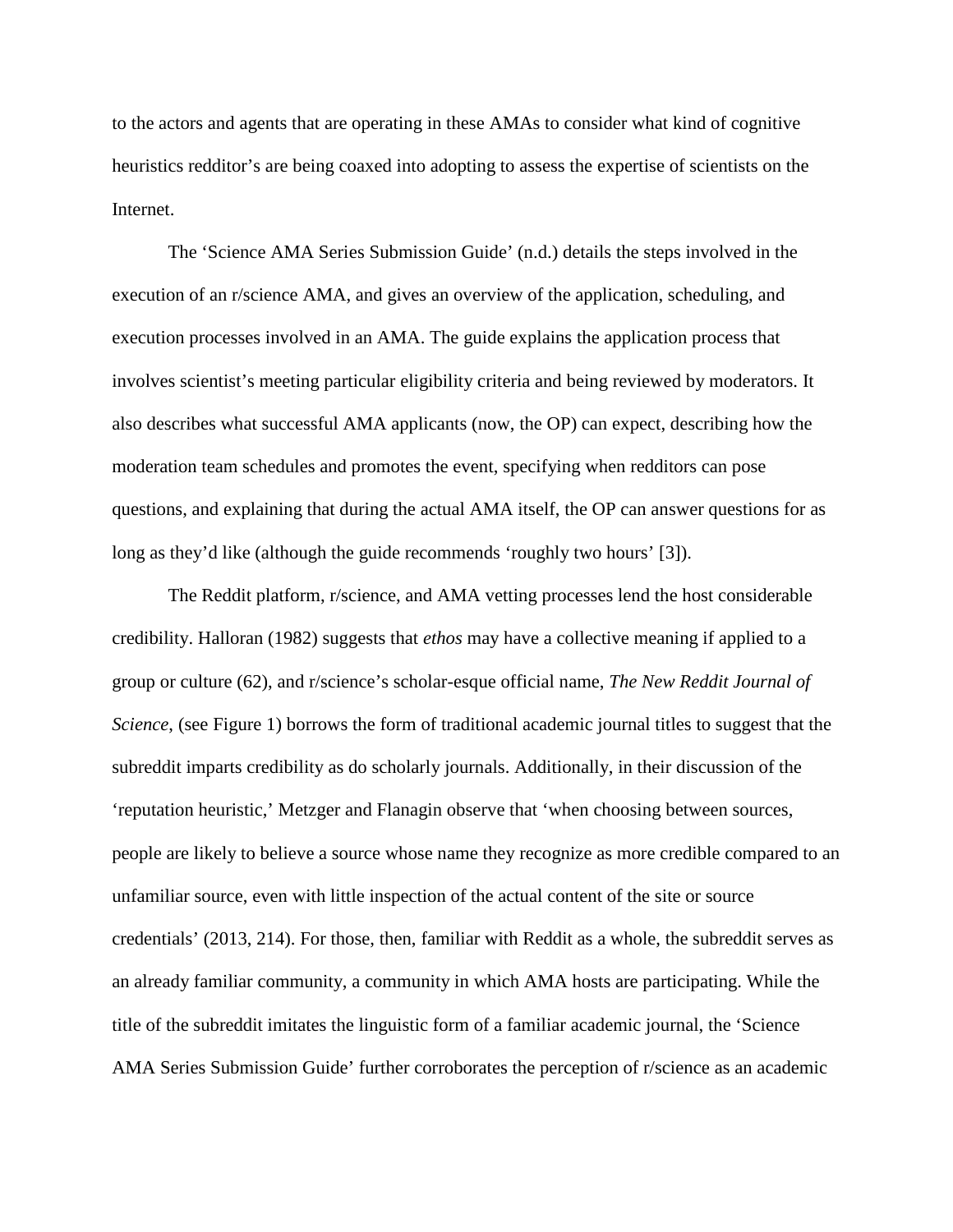forum by stating that the 'community exists as a place on the internet for the discussion of recently published peer reviewed literature' (n.d., 1). With the gesture to peer review, it is implied that the r/science community adheres to gatekeeping mechanisms by which individuals can partially assess credibility through a framework established within scientific communities. In the case of r/science, the gatekeeping functions by allowing participation only after an OP has published in a peer-reviewed journal; this requirement signals that their work has been vetted by their respective expert communities, further integrating the r/science community with broader scientific communities. This is a clear appeal to *phronesis* (practical wisdom), which 'is the dimension of *ethos* that comprises the rhetor's knowledge' (Hartelius 2011a, 12), although it is a distinct form of knowledge from scientific or technical knowledge of a subject. In simply being allowed to host an AMA, r/science signals that an expert has been vetted by the Reddit moderators, which implicitly means that the host has experience publishing scientific research, and has therefore been deemed an expert within their own scientific communities. Because science is an 'epistemic system' that 'houses social practices, procedures, institutions, and/or patterns of interpersonal influence that affect the epistemic outcomes of its members' (Goldman 2011, 13), the rigor with which positive epistemic outcomes are sought and credibility granted to science as a discipline because of this rigor, leaks to r/science as it adopts canonized markers of scientific credibility as AMA host screening criterion. In this sense, r/science borrows credibility by emulating discursive and epistemic practices in science and thus creates a *phronetic* threshold for participation.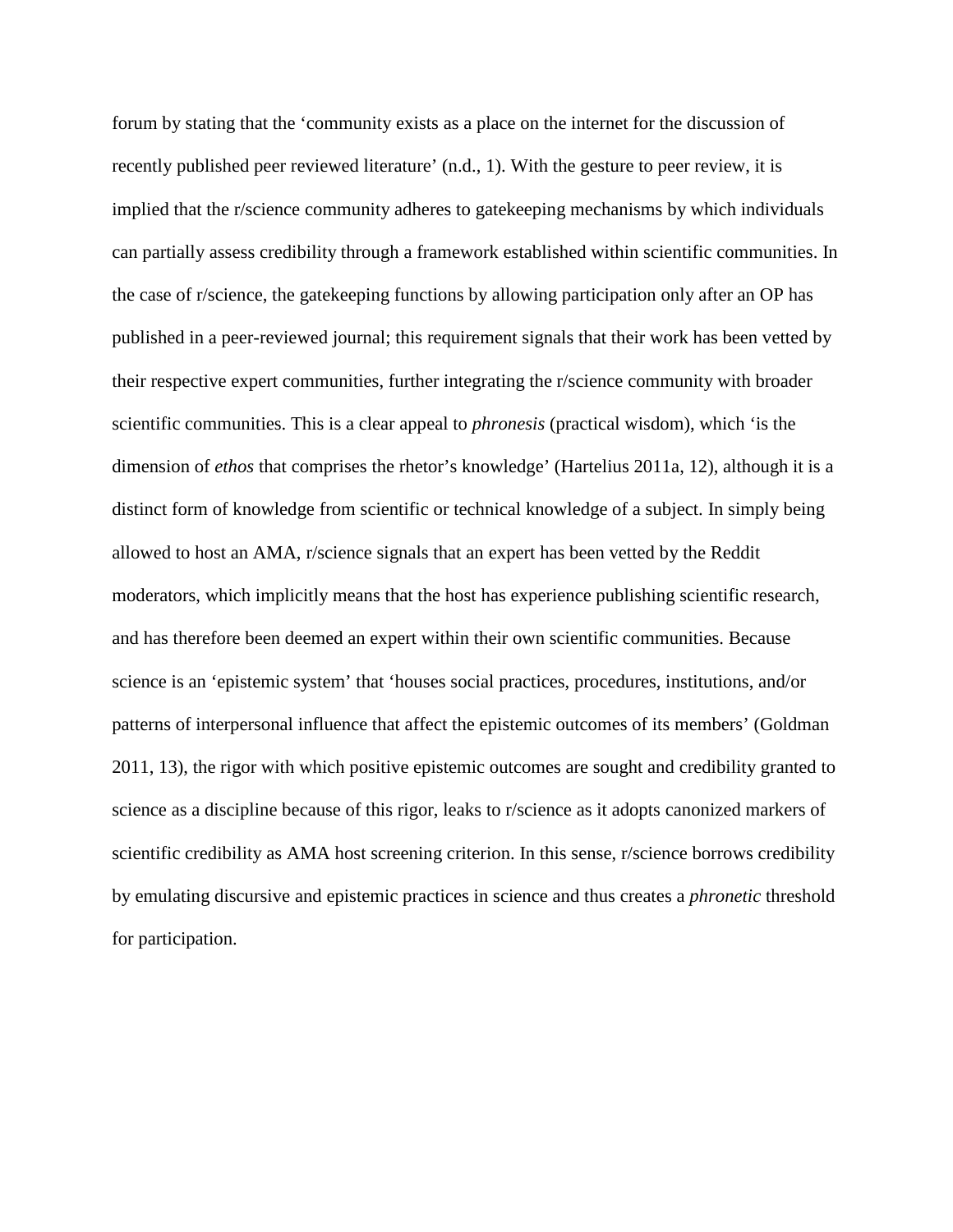

#### *Figure 2*

[Figure 2 about here; caption: 'A screen capture of an example AMA from the r/science subreddit, indicating features to up and down vote, mark flair, and note the user's name.']

Moderators continue to have a hand in the construction of expertise via *ethoic* invention for the OP (Original Poster) after they are determined to be eligible to host an AMA by assigning colourful 'flair,' which signals expertise to the subreddit readership (this flair is a small banded seal that appears beside OP's username, e.g., 'NASA Official Account,' or 'Evolution Researchers | Harvard University') (See Figure 2). Flair acts as a direct appeal to *arête*  (trustworthiness) by embedding the OP in a network of associations crafted to classify and categorize the expertise of the OP within the Reddit community. While such social information does not argue for the empirical validity of their research, use of this heuristic does influence redditor's intuitive judgements about the reputation of the poster. As Origgi remarks in her work linking trust and reputation, '[w]e use seals, scales, grades, indexes and classifications not only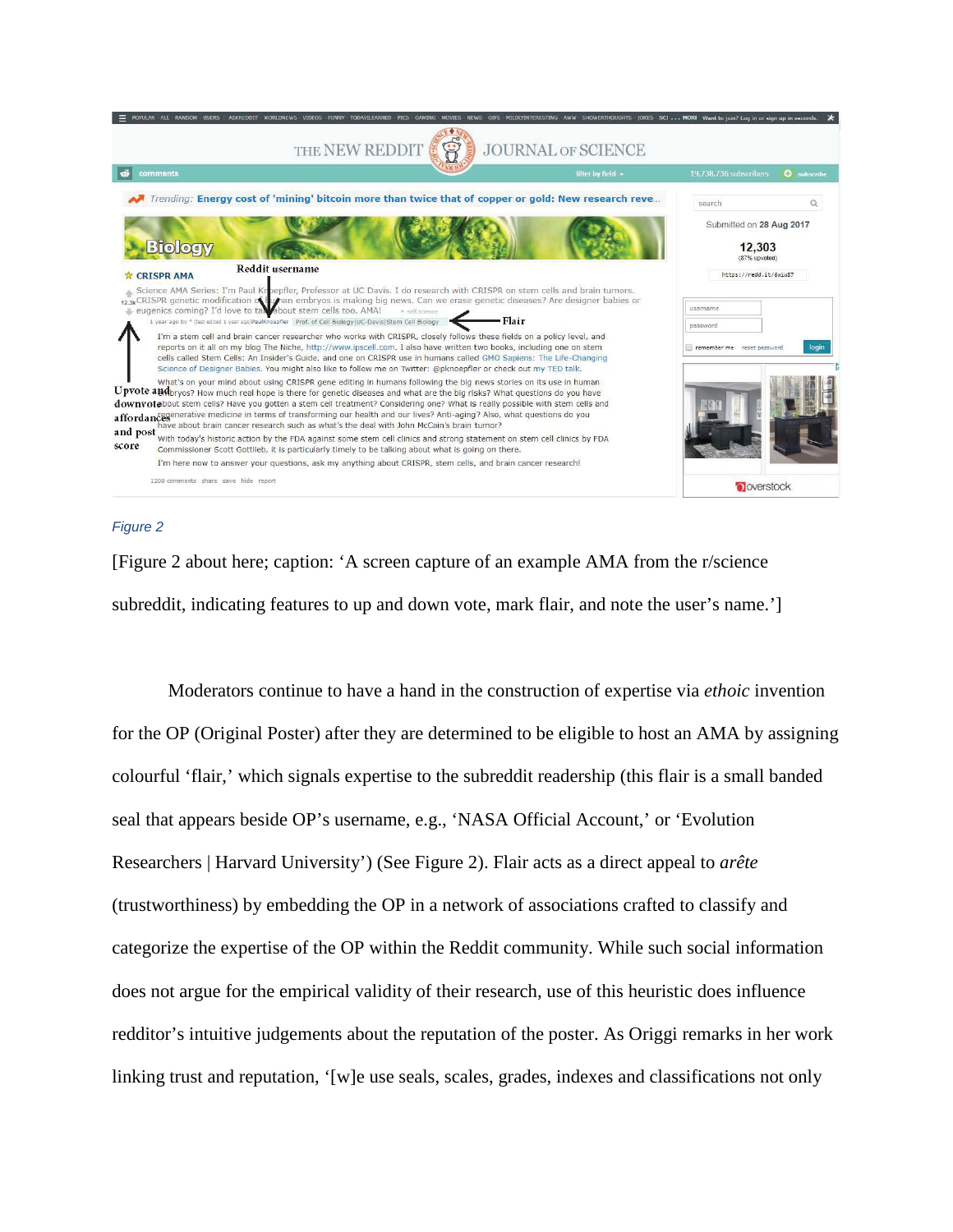to evaluate [people], but also to create valuable categories that allow us to classify reality' (2012b, 411). For AMAs, not only does flair appear in the preview—where redditor's can view the headline, username, number of points, etc.,—it also appears throughout the AMA itself each time an OP responds to a question, emphasizing their expertise with each answer.

While flair acts as an explicit seal of verified expertise, moderators are contributing to the rhetorical construction of *ethos* by requiring that OP's adhere to a particular template in the headline that previews their AMA. r/science gives the following example of what a headline should look like:

> Science AMA Series: I'm John Smith, a Professor of Scientific Outreach at Reddit University in San Francisco, California. I do research on connecting scientists to the lay-person and I'm here today to talk about it. AMA!

This formulaic introduction includes 1) the name of the OP, 2) their professional appointment, 3) a simple description of their work followed by 4), the signature, exclamatory 'Ask Me Anything!' The headline once again declares OP's expertise by repeating their credentials, but adds a brief description of their work that they plan on speaking about resulting in a syllogistic construction of authority. The template thus provides a syllogistic formula for expertise, reasoning: I hold this position of professional authority, I research this topic which is related to my professional appointment, therefore I am an expert worthy of epistemic deference. But the innocuous 'AMA!' is not without its own persuasive power, acting as a *eunoic* (goodwill) gesture that situates the OP within the community of Reddit to establish social trust, which functions alongside recognized expertise.

While moderators are able to craft OP's scientific expertise such that it is persuasive to the r/science community through the vetting process, addition of flair, and syllogistic headline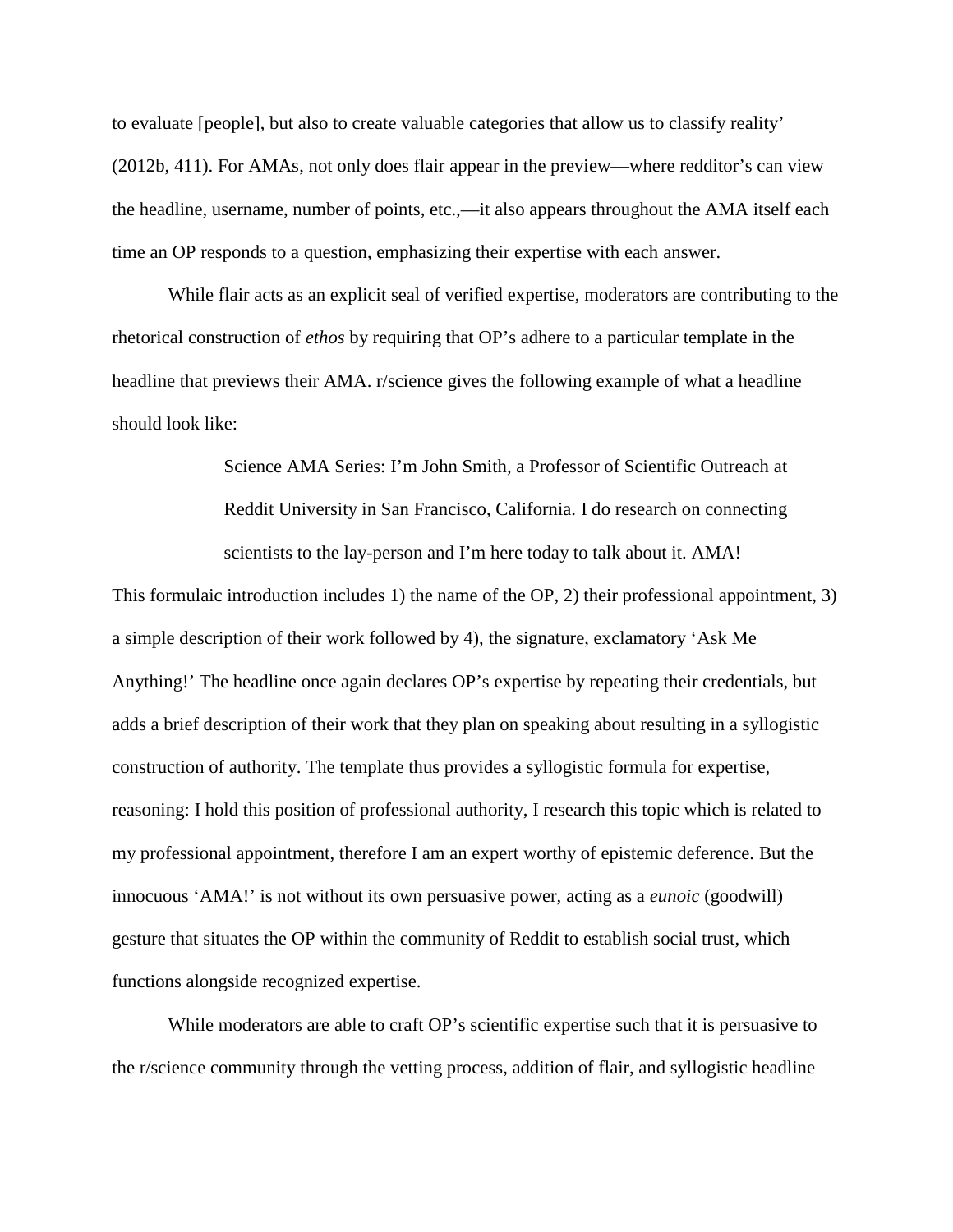requirements, these features draw primarily on notions of accredited expertise as defined by the epistemic system and authority of science. But Aristotle claims that *ethos* must be created in every speech—or in this case, every AMA—with the OP constructing a particular kind of view of themselves that makes the audience favourably disposed to accepting their arguments (2007, 112). This claim has some utility for r/science AMAs. In these cases, *ethos* is not simply a measure of an individual speaker's expert status, or even said expert's claim to accredited expertise in the form of credentials, but rather one's ability to embody and espouse the values of the community in which one speaks to be deemed trustworthy. Thus, the way that a scientist communicates the same findings to their expert field and the r/science audience, will be framed very differently in order to be found equally persuasive (see, related to such transformations in argument, Fahnestock [1998]).

In distinguishing between *epistemic trust* – confidence that someone is a co-operative epistemic participant whose statements will give justification for beliefs – and *social trust*, which involves moral, personal and/or cultural dependability, McDowell claims that in the system of science, epistemic trust reigns supreme (2002, 54). Yet in the r/science subreddit, discussion of science is situated in the social realm and measures of social trust become as important as epistemic trust, acting as the precursor to epistemic deference. When participating as an OP in an AMA, scientists must package their empirical knowledge into ways of communicating that are found socially persuasive by adhering to the social norms of the Reddit community in order to appear trustworthy to the r/science readership, as socially untrustworthy behavior may result in epistemic untrustworthiness. An OP's success in establishing social trust is best observed by the heuristics that rely on redditors' voting behaviours and ranking algorithms.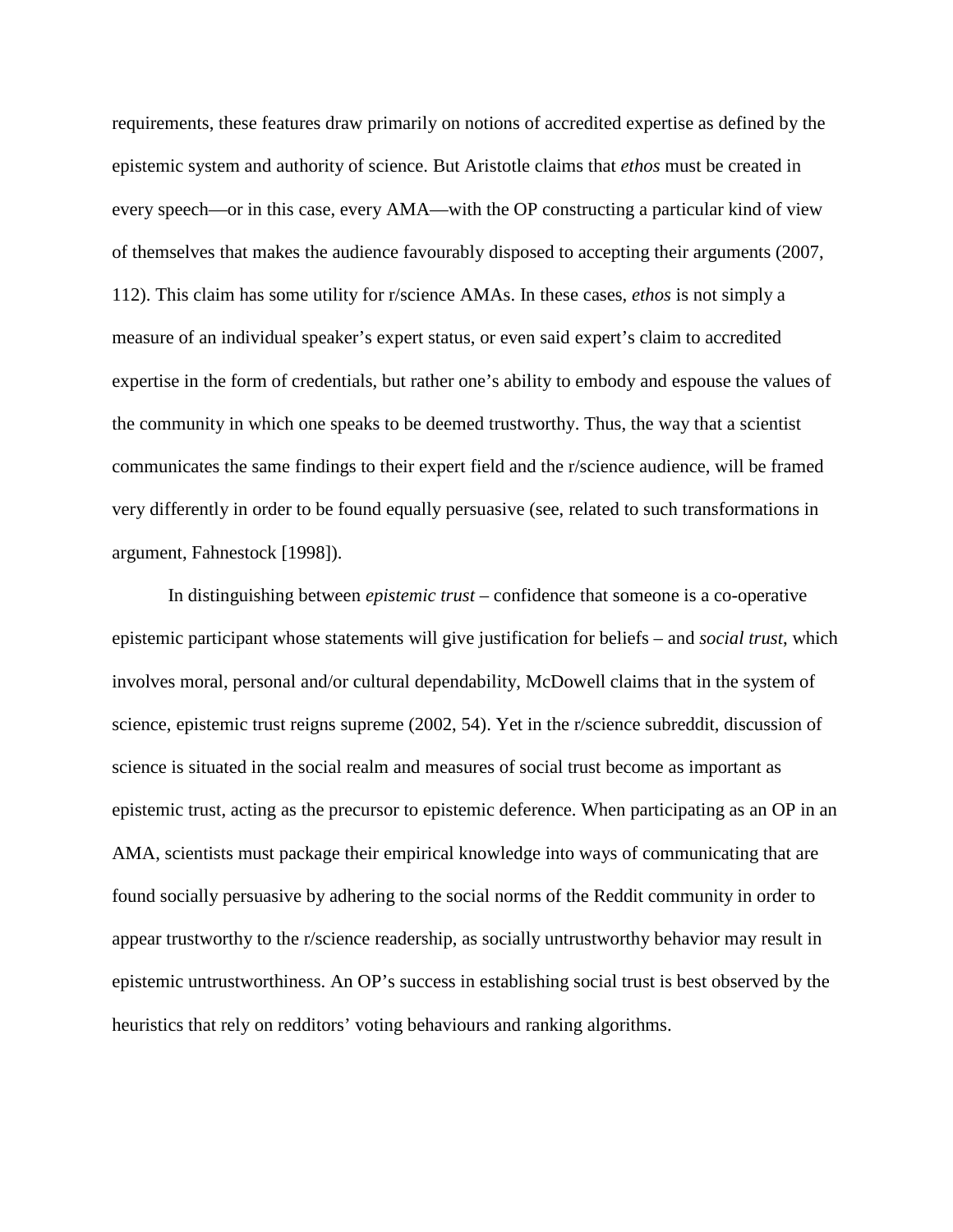As noted, redditor's can either upvote or downvote content, which results in a fluctuating score that is assigned to submitted content and is visible to all redditors based on a simple formula of upvotes minus downvotes ('Frequently Asked Questions' n.d.). By default, content in r/science is presented in descending order of popularity based on Reddit's 'hot' algorithm<sup>[5](#page-16-0)</sup> which takes into account the proportion of upvotes to downvotes, in addition to the age of the post. Thus, newer posts will rank higher than older posts, and posts with more upvotes will rank higher than ones that receive more downvotes. The hot algorithm also employs the sophisticated logarithm function, meaning that first votes are weighted more heavily than subsequent votes (Salihefendic 2015). What this means is that audience changes as an r/science AMA gains more interaction from redditors.

Because of the logarithm function, those first and most important votes will be from individuals who opt to sort content in the subreddit by newest first rather than the default hot setting; these redditors are often individuals who are in-tune with the subreddit, know the subreddit rules inside-out, and act as the informal gatekeepers who upvote what they consider good content and downvote what they consider bad content. Then, more casual r/science users who browse the subreddit based on the default hot ranking will encounter content that's quickly been upvoted by the informal gatekeepers; this much larger, but more casual audience has the opportunity to either reinforce the decision of early voters who deemed this 'good content,' or dissent by downvoting, but it is important to note that because of the logarithm function, more redditors will need to vote on the content to push the content up or down within the subreddit. The final audience is reached only if enough redditors from r/science quickly show interest in a

<span id="page-16-0"></span> $5$  As of March 2018, Reddit has changed the front page default ranking to 'best,' for redditors that are logged in, thereby curating content specifically from subreddits that a redditor has frequented. The 'hot' ranking is still the default ranking for anyone who is not logged in,and remains popular for many redditors who express a preference for 'hot' over 'best' (see comment feed in cryptolemur).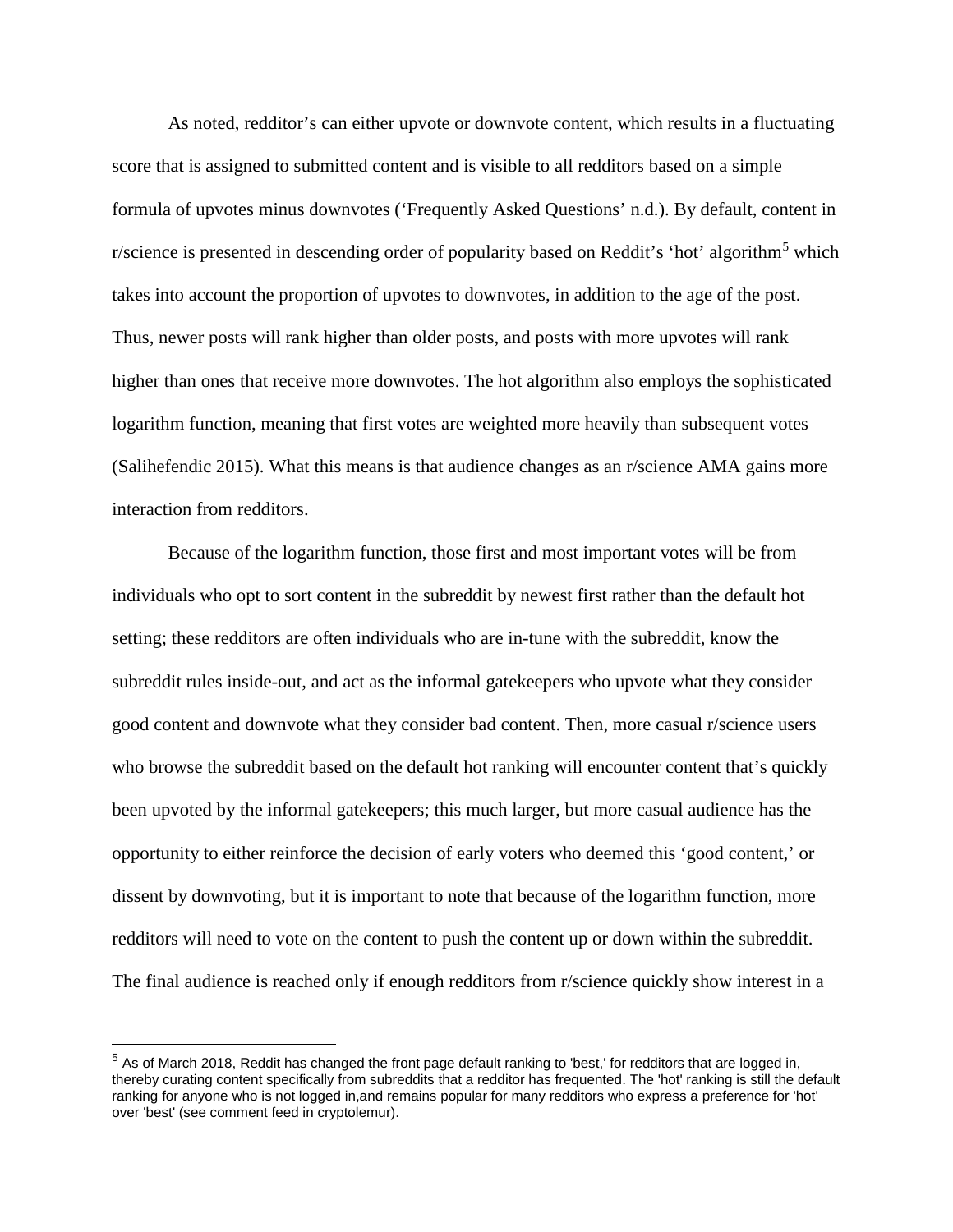post, and the post is upvoted to the front, and most visited, page of Reddit, which considers content from across all subreddits and displays the most viral posts as curated by the hot algorithm. This audience is less discerning than might be found in any one subreddit, instead relying on the discretion of voters in various subreddits to serve the best content up to the front page. Just as the audience changes—from informal niche gatekeepers, to a more general subreddit audience, to the broadest, most viral audience—so too do the *ethos*-assessment heuristics employed to rapidly assess OP's expertise.

The informal gatekeepers are likely to be the most rigorous in their assessments of social and epistemic reliability and relatedly, accredited expertise, as they must defer primarily to the content of OP's AMA introduction, rather than relying on a score or ranking to navigate expertise.<sup>[6](#page-17-0)</sup> As a result, these gatekeeper's assessment of *ethos* are likely to be the most rigorous in considering all three proofs. Hyperlinked content by the OP in an AMA introduction plays a significant role in shaping appeals to *phronesis* (practical wisdom) and *arete* (goodwill). It is common for hosts to hyperlink keywords and important assertions from their introductory AMA text to webpages outside of Reddit, perhaps in response to the 'Science AMA Series Submission Guide' that specifies that the 'introduction paragraph may link to articles, events or other promotional items which are related to the subject' (n.d., 3). Thus, a combination of links directing to personal websites, the homepage of one's department, institution, or organization, related events/talks/conferences, peer-reviewed journal articles, or articles written for the popular press are encouraged. While redditors are unlikely to review entire webpages, they can rapidly skim hyperlinked content to form an overall impression of OPs expertise by synthesizing assessments of source credibility: a researcher that links to their research profile at Harvard, their

<span id="page-17-0"></span><sup>&</sup>lt;sup>6</sup> In the early 'life' of content submitted to r/science, scores are not shown in previewed content for 60 minutes to prevent a bandwagon effect.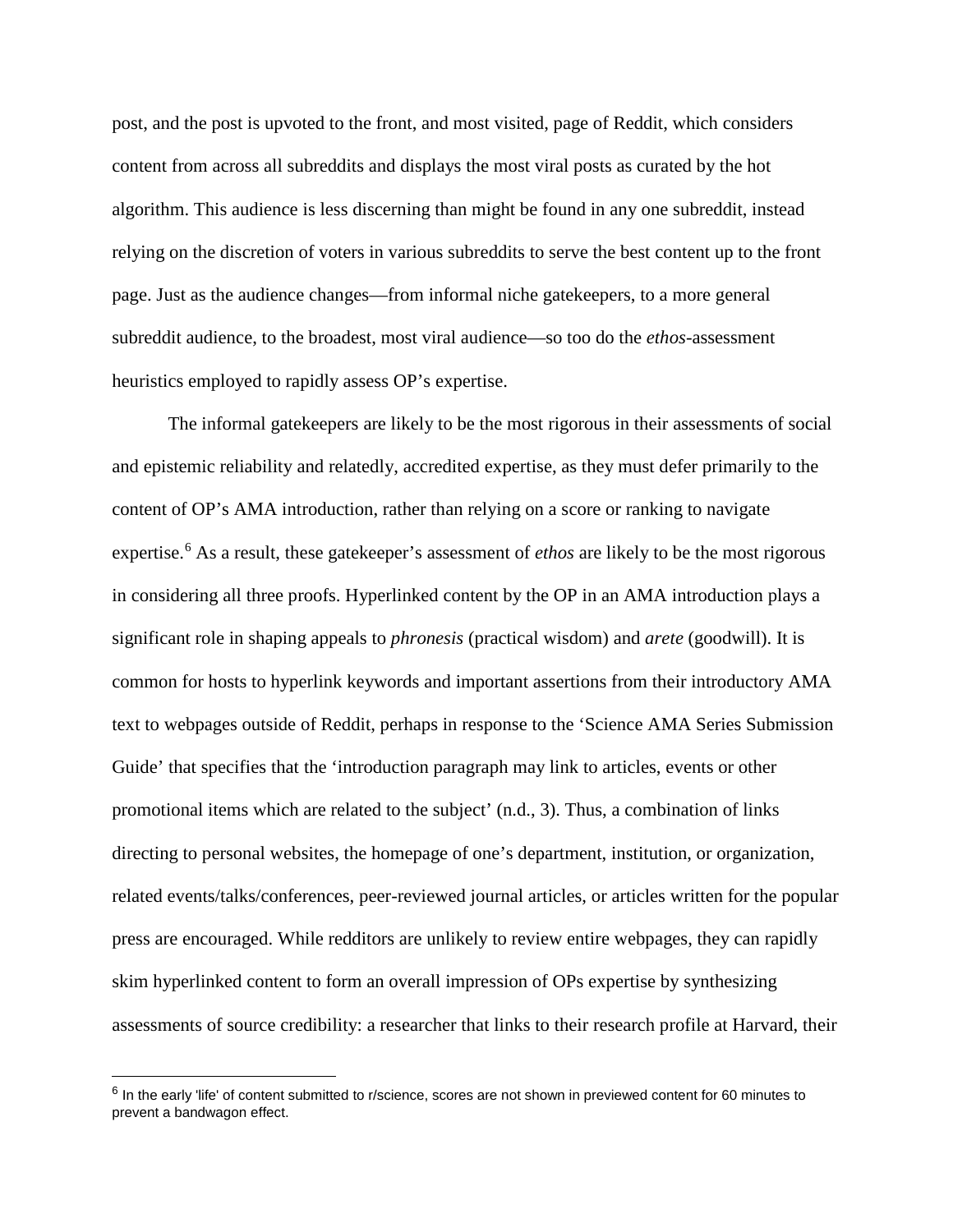lengthy CV hosted on their personal website, a recent publication in peer-reviewed journal, and a public outreach piece written for *Time Magazine,* are granted expert-status without redditors having to comprehensively review the content of any of these links. At an even more reductive level, the domain names themselves (e.g., harvard.edu, nature.com, etc.) are the shortcuts that comprise the *ethos*-assessment heuristic, and an OP draws expertise that leaks from sponsoring sources. Thus, the compilation of a number of hyperlinked sources speaks to *phronesis* (practical wisdom) because it is evidence of OP's record of practically applying their expert knowledge. Additionally, redditors may rely on *aretic* proof (trustworthiness) by making assumptions about the rigour of sponsoring sources to assess and speak to the credibility and trustworthiness of the OP. These heuristics outsource expertise-assessments to sponsoring sources, while adopting the sources themselves as the assessment criteria within Reddit. And while this heuristic speaks more to establishing epistemic trust, this is only accessible if the style of the AMA introduction simultaneously establishes social trust.

Social trust is intuitively aligned with *eunoia* (goodwill) as it relies on the OP to create goodwill by speaking the language of the community that they're addressing. In fact, the 'AMA Submission Guide' recognizes the importance of *eunoia* when remarking, 'In our experience, cut-and-paste biographies and paragraphs written by public relations teams are easily recognized by the Reddit Science community and typically result in a poor reception,' while also specifying that the AMA 'is intended to be in the scientists own words and be relatively informal (a "cocktail talk" or "elevator" introduction)' (3). It is expected then, that the OP makes a display of goodwill by providing an introduction to their work written exclusively for Reddit. Their adherence to the use of informal speech common to Reddit and other popular social media streams, is judged by both the informal gatekeepers and general subreddit audience who readily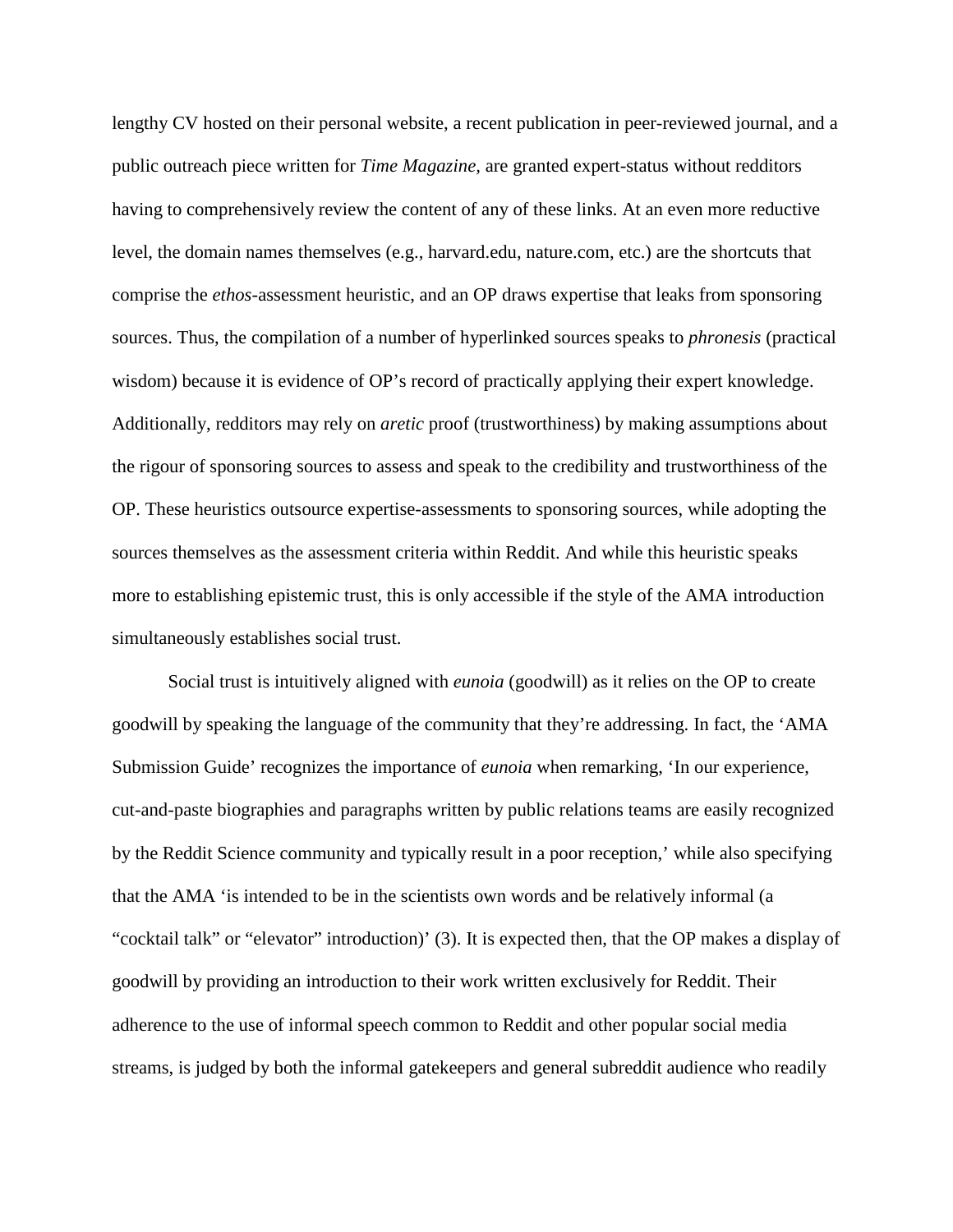downvote content that they identify as being either repurposed, written by a public relations firm, or otherwise doesn't suit the norms of Reddit. OP's adherence to discursive norms of the community, is used as screening criteria to reinforce social trust by building on the tacit assumption of goodwill made by the OP in taking the time to host an AMA in the first place.

#### **Final Remarks**

The architecture of Reddit coaxes casual subreddit browsers to adopt heuristics that attend to the score and ranking placement of content within the subreddit. Unlike the informal gatekeepers, casual subreddit browsers encounter AMAs based on their visibility in the subreddit, and most often at a time when the post score is no longer hidden. These redditors do not need to invest cognitive resources into assessing epistemic trust, since by virtue of the post score, users may assume that a number of the informal gatekeepers have reviewed the content and deemed the OP an expert. A higher score and higher ranking within the subreddit translates to a more robust image of epistemic authority for the AMA, which is an interesting twist on the endorsement heuristic, initially described in Metzger et al (2010), describing how individuals tend to automatically trust 'sites and sources that are either recommended by *known* others, or that come from *unknown* persons in the form of aggregated testimonials, reviews, or ratings' (qtd. in Metzger et al 2013, 215; original emphasis). In the case of r/science, a general subreddit audience trusts the collective assessment of the informal gatekeepers who contribute to the aggregate data that comprises the score.

The act of voting on the part of all redditors further establishes both social and epistemic trust and positions the OP as worthy of deference by contributing to the OP's 'karma.' Redditors accrue karma from their posts and comments: when upvoted, the karma score goes up, and when downvoted, the redditor loses karma points. Karma is clearly visible to any redditor by simply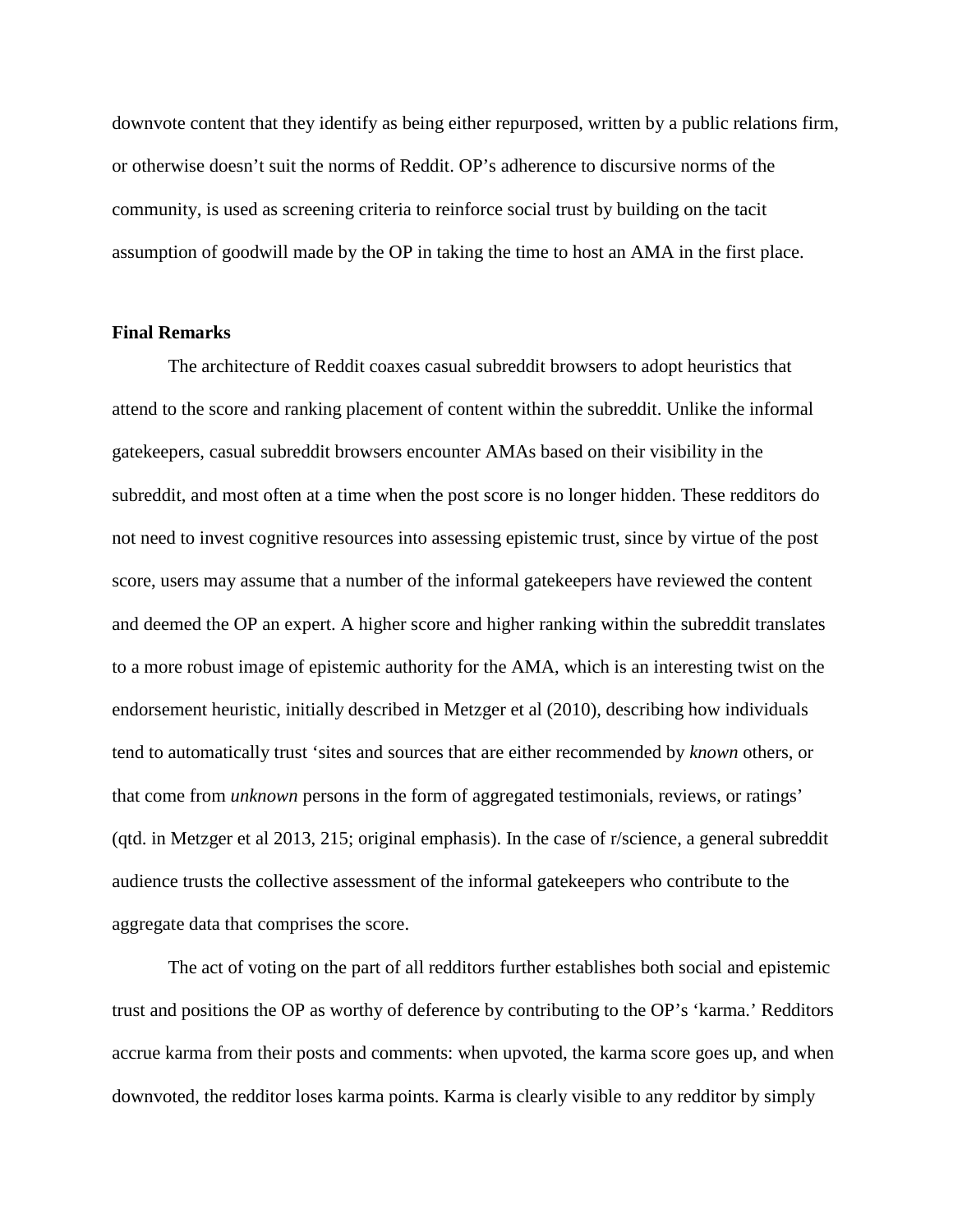hovering over a username. This *ethos*-exuding score only has use and meaning within the sphere of Reddit and is particularly powerful when an AMA host has gathered karma prior to hosting the r/science AMA. Origgi posits that '[i]nformational items that do not come with some label, or seal of approval from the appropriate communities, are lost in the data deluge of the information age,' (Origgi, 2012b, 409) and thus karma becomes a reputational heuristic. Because only 'good' content and commentary are upvoted, this number *phronetically* (practical wisdom) signals trustworthiness by gesturing to previously established epistemic and social trust.

Finally, the architecture of Reddit encourages redditors who encounter r/science AMAs on the front page to employ different reputational heuristics than those who view content in the subreddit itself. While the AMA's score and position on the front page might be an indicator of the OP's credibility and trustworthiness, the assumption must be validated by the subreddit from which it originates. Because the front page populates viral posts from across all subreddits, the originating subreddit has its own reputation, and like flair, activates redditor's network of associations and encyclopedic meaning enabling AMA hosts to co-opt the reputation of the subreddit as evidence of their expertise. On the front page then, redditors rely on social trust cultivated by the subreddit community to infer that the AMA host is epistemically trustworthy and that redditors may indeed defer to their expertise. A viral r/science AMA that appears on the front page of Reddit then, is a reputational and credibility heuristic in its own right.

In our examination of how expertise is communicated through *ethos* in the r/science AMAs, we were not able to pay due attention to the defining feature of the forum: the actual engagement and discussion with redditors. Indeed, these AMAs are not so neatly packaged into existing genres of science communication precisely because of the way in which redditors interact with scientists and their research, which makes it a particularly complex research site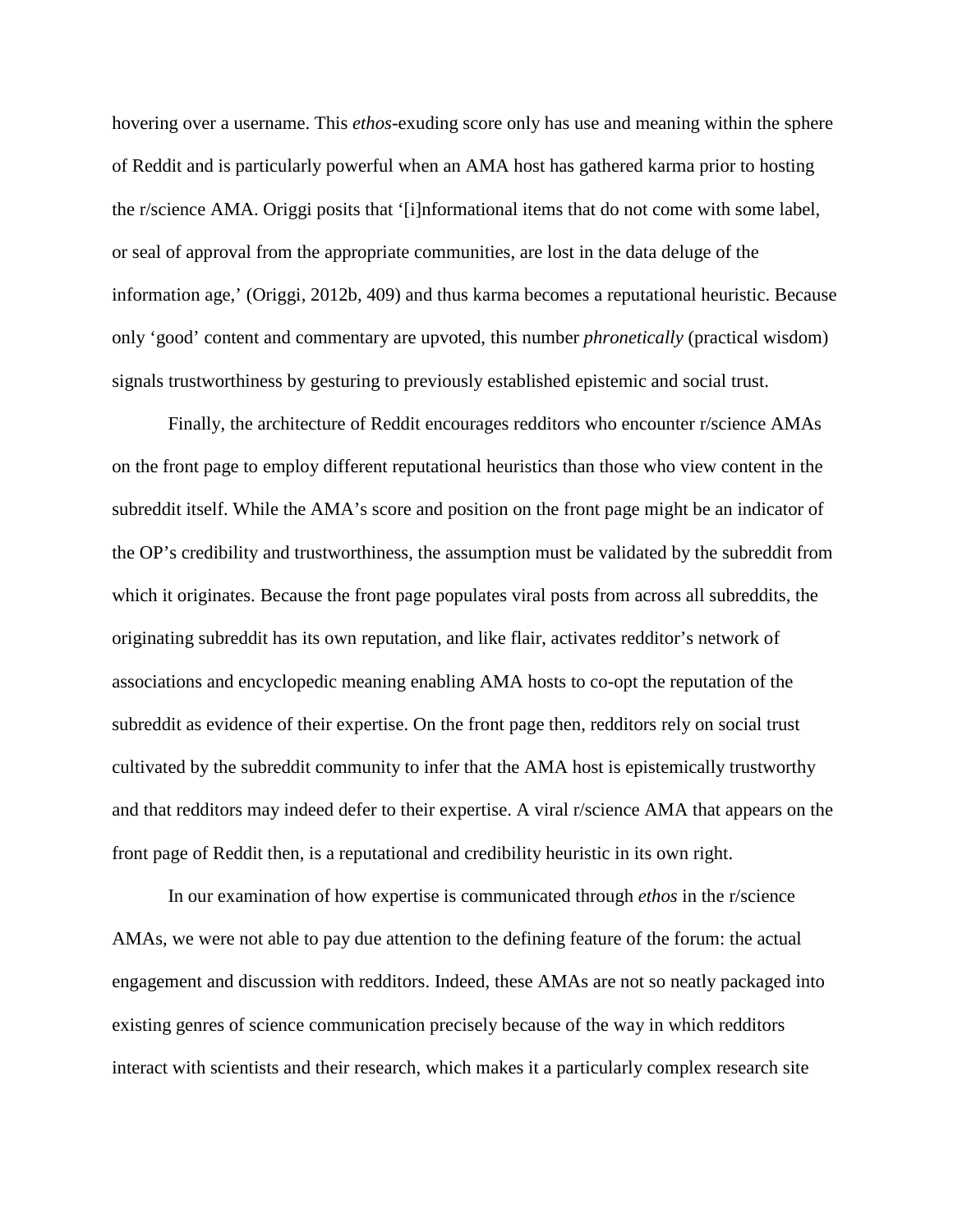worthy of more sustained scholarly treatment. Given the popularity and positive reception of the genre-bending r/science AMAs, future research should aim to probe how expert knowledge was circulated, interacted with, and received in this liminal communication space to help chart what the scientific enterprise has lost with their cancellation.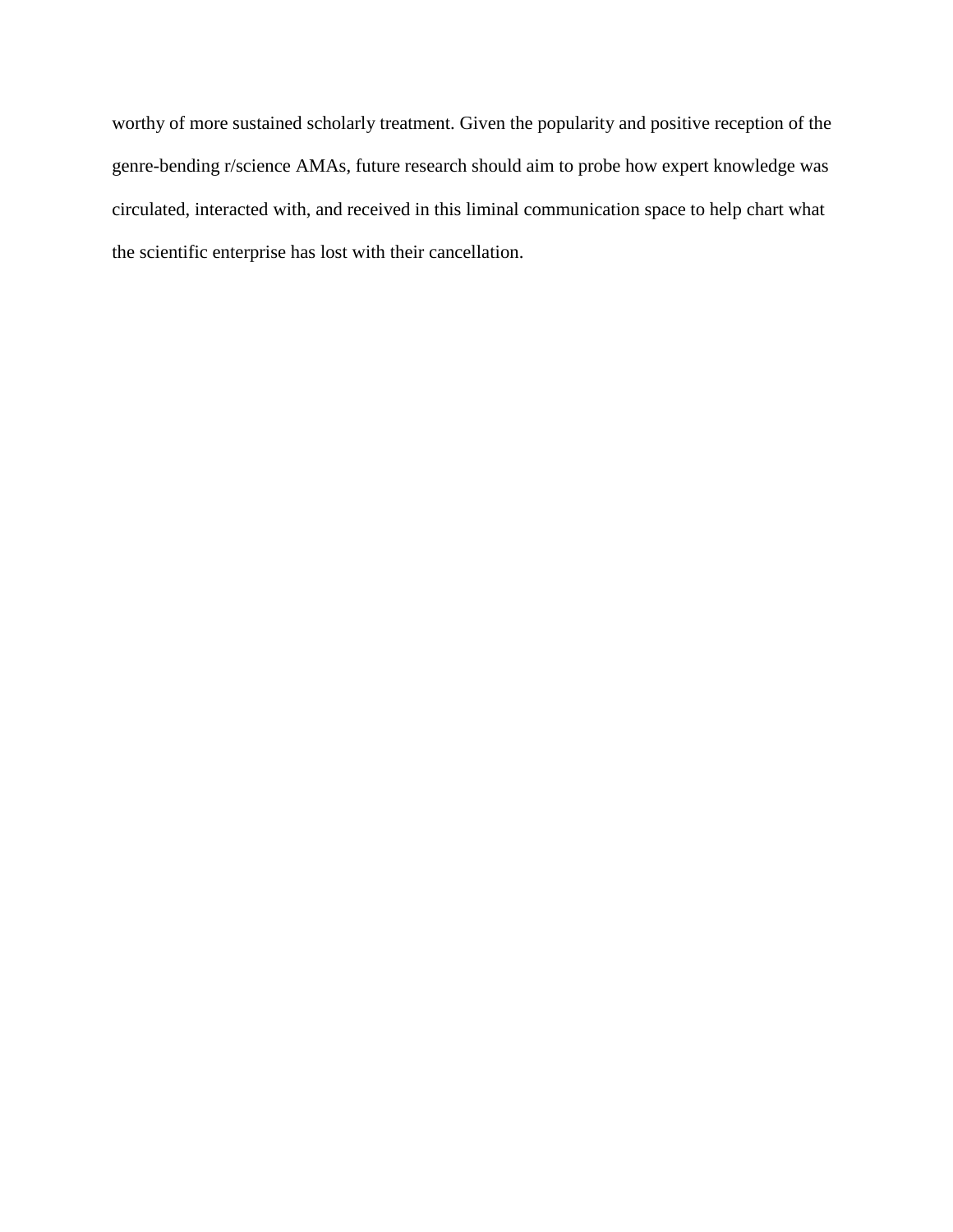### **Bibliography**

'Frequently Asked Questions.' *Reddit*. Accessed 31 October 2018[. https://www.reddit.com/wiki/faq.](https://www.reddit.com/wiki/faq)

- 'Complete Schedule and Archive of PLOS /R/Science AMAs.' Public Library of Science. Accessed 22 February 2019. [http://www.plos.org/ama-schedule.](http://www.plos.org/ama-schedule)
- 'Reddit Users: Unique Monthly Visits 2018.' 2018. *Statista*, last modified August, accessed Sep 26, 2018, [https://www.statista.com/statistics/443332/reddit-monthly-visitors/.](https://www.statista.com/statistics/443332/reddit-monthly-visitors/)
- 'Science AMA Series Submission Guide.' *Reddit.* Accessed 31 October 2018. [https://drive.google.com/file/d/0B3fzgHAW-mVZdnBKaHhCM1RlMFU/edit.](https://drive.google.com/file/d/0B3fzgHAW-mVZdnBKaHhCM1RlMFU/edit)
- Aristotle. 2007. *On Rhetoric: A Theory of Civic Discourse*, edited by George Kennedy. 2nd ed. New York: Oxford University Press.
- Collins, Harry. 2014. *Are we all Scientific Experts Now?*. Cambridge: Polity Press.
- cryptolemur. 2018. 'R/Changelog Best is the New Hotness.' *Reddit*, January 24. [https://www.reddit.com/r/changelog/comments/7spgg0/best\\_is\\_the\\_new\\_hotness/.](https://www.reddit.com/r/changelog/comments/7spgg0/best_is_the_new_hotness/)
- Dentith, M. R. X. 2018. 'Expertise and Conspiracy Theories.' *Social Epistemology* 32 (3): 196-208. doi:10.1080/02691728.2018.1440021.
- Fahnestock, Jeanne. 1998. 'Accommodating Science: The Rhetorical Life of Scientific Facts.' *Written Communication* 15 (3): 330-350. doi:10.1177/0741088398015003006.
- Fuller, Steve. 2017. 'Brexit as the Unlikely Leading Edge of the Anti- Expert Revolution.' *European Management Journal* 35 (5): 575-580. doi: 10.1016/j.emj.2017.09.002.
- Fuller, Steve and James H. Collier. 2004. *Philosophy, Rhetoric, and the End of Knowledge: A New Beginning for Science and Technology Studies*. 2nd ed. Mahwah, N.J.: Lawrence Erlbaum Associates.
- Goldman, Alvin. 2011. 'A Guide to Social Epistemology.' In *Social Epistemology: Essential Readings*, edited by Alvin Goldman and Dennis Whitcomb, 11-37. Oxford; New York: Oxford University Press.
- Halloran, Michael S. 1982. 'Aristotle's Concept of Ethos, Or if Not His Somebody Else's.' *Rhetoric Review* 1 (1): 58-63. doi:10.1080/07350198209359037.
- Hardwig, John. 1991. 'The Role of Trust in Knowledge.' The Journal of Philosophy 88 (12): 693-708. doi:10.2307/2027007.
- Hartelius, Johanna E. 2011a. *The Rhetoric of Expertise*. Lanham: Lexington Books.
- Hartelius, Johanna E. 2011b. 'Rhetorics of Expertise.' *Social Epistemology* 25 (3): 211-215. doi:10.1080/02691728.2011.578301.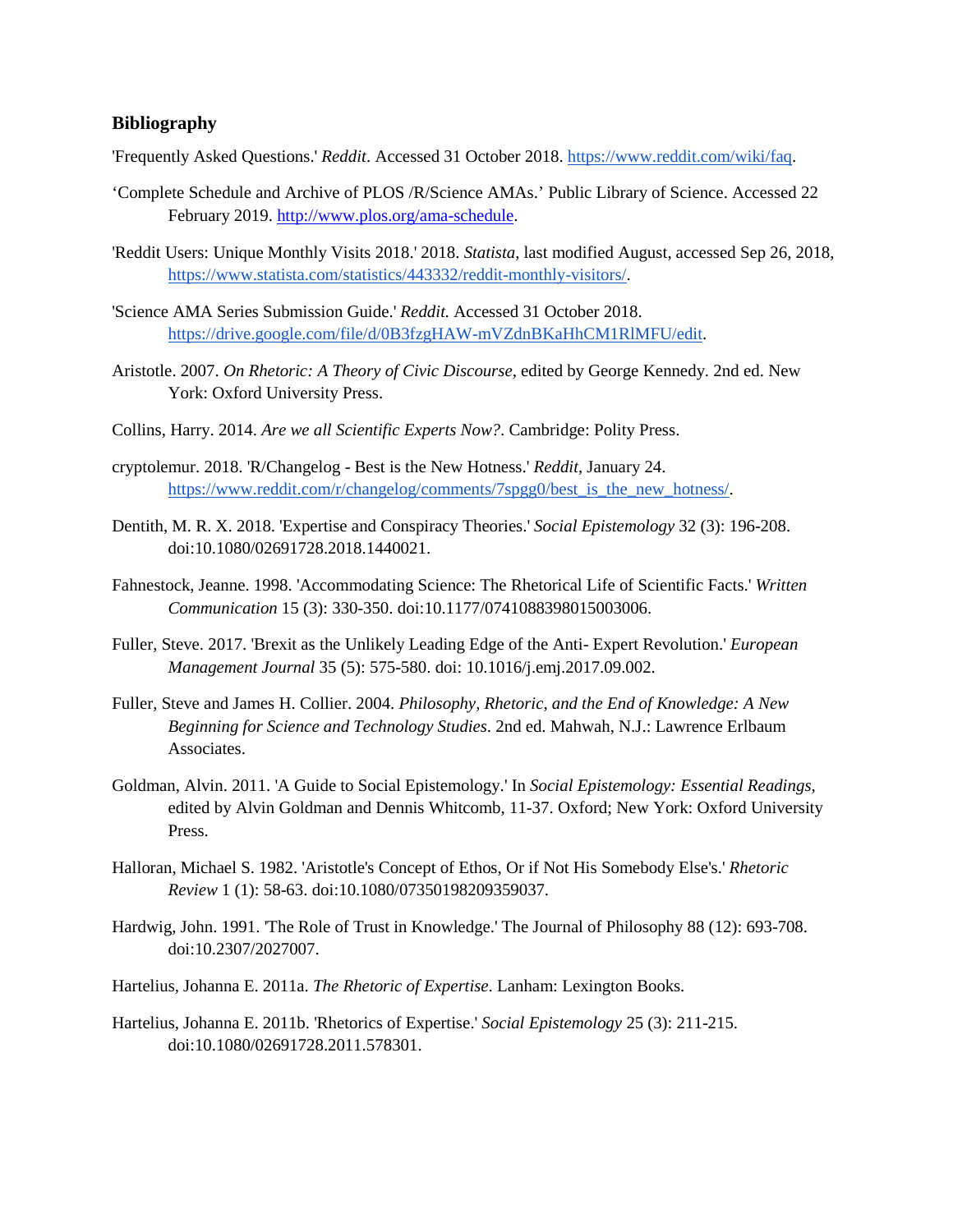- Holst, Cathrine and Anders Molander. 2017. 'Public Deliberation and the Fact of Expertise: Making Experts Accountable.' *Social Epistemology* 31 (3): 235-250. doi:10.1080/02691728.2017.1317865.
- Jasanoff, Sheila. 2011. 'The Politics of Public Reason.' In *The Politics of Knowledge*, edited by Patrick Baert and Fernando Domínguez Rubio, 11-32. Abingdon: Routledge.
- Jones, Ridley, Lucas Colusso, Katherina Reinecke and Gary Hsieh. 2019. 'r/science: Challenges and Opportunities for Online Science Communication.' In *CHI Conference on Human Factors in Computing Systems Proceedings (CHI 2019), May 4-9, 2019, Glasgow, Scotland, UK. ACM,* New York, NY, 14 pages. doi:10.1145/3290605.3300383.
- Lyne, John and Henry F. Howe. 1990. 'The Rhetoric of Expertise: E. O. Wilson and Sociobiology.' *Quarterly Journal of Speech* 76 (2): 134-151. doi:10.1080/00335639009383910.
- Maasen, Sabine and P. Weingart, eds. 2005. *Democratization of Expertise? Exploring Novel Forms of Scientific Advice in Political Decision-Making*. Sociology of the Sciences Yearbook. Dordrecht, The Netherlands: Springer.
- Mcdowell, Ashley. 2002. 'Trust and Information: The Role of Trust in the Social Epistemology of Information Science.' *Social Epistemology* 16 (1): 51-63. doi:10.1080/210132798.
- Metzger, Miriam J. and Andrew J. Flanagin. 2013. 'Credibility and Trust of Information in Online Environments: The use of Cognitive Heuristics.' *Journal of Pragmatics* 59: 210-220. doi:10.1016/j.pragma.2013.07.012.
- Metzger, Miriam J., Andrew J. Flanagin, and Ryan B. Medders. 2010. 'Social and Heuristic Approaches to Credibility Evaluation Online.' *Journal of Communication* 60 (3): 413-439. doi:10.1111/j.1460-2466.2010.01488.x.
- Miller, Carolyn R. 2003. 'The Presumptions of Expertise: The Role of Ethos in Risk Analysis.' *Configurations* 11 (2): 163-202. doi:10.1353/con.2004.0022.
- nallen. 2018. 'R/Science R/Science Will no Longer be Hosting AMAs.' *Reddit*, May 18. [https://www.reddit.com/r/science/comments/8khscc/rscience\\_will\\_no\\_longer\\_be\\_hosting\\_amas/.](https://www.reddit.com/r/science/comments/8khscc/rscience_will_no_longer_be_hosting_amas/)
- Origgi, Gloria. 2012a. 'Designing Wisdom through the Web. Reputation and the Passion for Ranking.' In *Collective Wisdom: Principles and Mechanisms*, edited by Jon Elster and Hélène Landermore, 38-55. Cambridge: Cambridge University Press.
- Origgi, Gloria. 2012b. 'A Social Epistemology of Reputation.' *Social Epistemology* 26 (3-4): 399-418. doi:10.1080/02691728.2012.727193.
- Ovadia, Steven. 2015. 'More than just Cat Pictures: Reddit as a Curated News Source.' *Behavioral and Social Sciences Librarian* 34 (1): 37-40. doi:10.1080/01639269.2015.996491.
- Salihefendic, Amir. 2015. 'How Reddit Ranking Algorithms Work.' *Hacking and Gonzo*, December 08. [https://medium.com/hacking-and-gonzo/how-reddit-ranking-algorithms-work](https://medium.com/hacking-and-gonzo/how-reddit-ranking-algorithms-work-ef111e33d0d9#.ev3r2a3d3)[ef111e33d0d9#.ev3r2a3d3.](https://medium.com/hacking-and-gonzo/how-reddit-ranking-algorithms-work-ef111e33d0d9#.ev3r2a3d3)